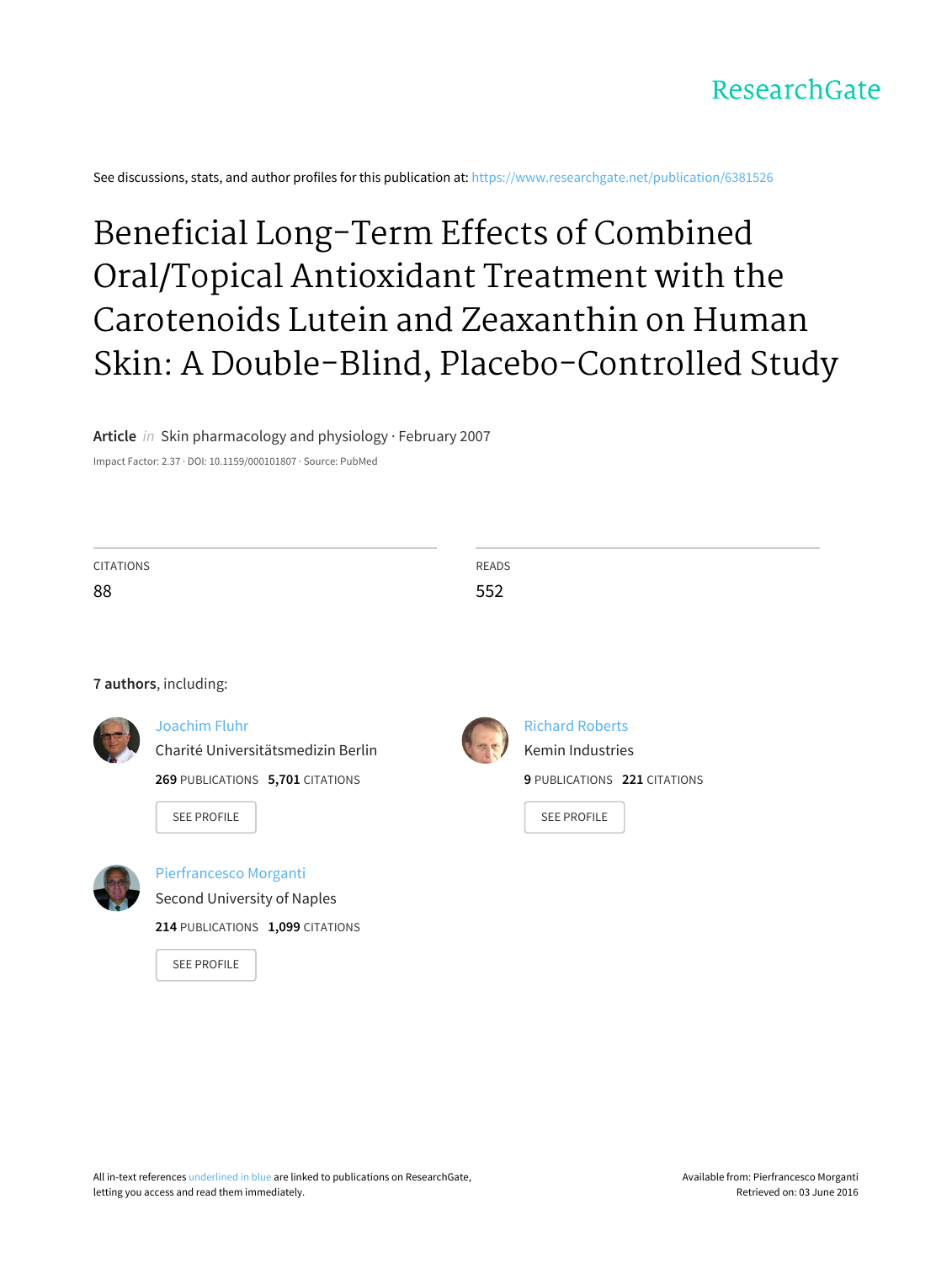### **Original Paper**

Skin **Pharmacology** amd Physiology

 Skin Pharmacol Physiol 2007;20:199–210 DOI: [10.1159/000101807](http://dx.doi.org/10.1159%2F000101807)

 Received: September 22, 2006 Accepted after revision: March 20, 2007 Published online: April 19, 2007

## **Beneficial Long-Term Effects of Combined Oral/Topical Antioxidant Treatment with the Carotenoids Lutein and Zeaxanthin on Human Skin: A Double-Blind, Placebo-Controlled Study**

P. Palombo<sup>a</sup> G. Fabrizi<sup>b</sup> V. Ruocco<sup>c</sup> E. Ruocco<sup>c</sup> J. Fluhr<sup>e</sup> R. Roberts<sup>f</sup>

P. Morganti<sup>c, d</sup>

<sup>a</sup> Department of Plastic, Reconstructive and Aesthetic Surgery, Saint Eugenio Hospital, Rome, <sup>b</sup> Department of Dermatology, University of Molise, Campobasso, <sup>c</sup> Department of Dermatology, School of Medicine and Surgery, University of Naples II, Naples, <sup>d</sup> Mavi Sud S.r.l., Aprilia, Italy; <sup>e</sup> Klinik für Dermatologie, Friedrich-Schiller-Universität Jena, Jena, Germany; <sup>f</sup>Kemin Health, L.C., Des Moines, Iowa, USA

#### **Key Words**

Carotenoid · Lutein · Zeaxanthin · Antioxidant · Premature aging

#### **Abstract**

 *Background:* The skin is exposed to numerous environmental assaults that can lead to premature aging. Of these agents, perhaps none is more ubiquitous than the ultraviolet (UV) wavelengths of sunlight. The primary immediate defense against environmental skin damage is the antioxidant capacity of the skin. However, this defense system can be compromised by moderate exposure to UV light. Therefore, bolstering the antioxidant defense system of the skin is a potentially important strategy for reducing environmentally induced skin damage. *Aim of the Study:* This clinical trial was designed to study the efficacy of lutein and zeaxanthin, two potentially important antioxidants found naturally in the skin, upon five skin physiology parameters (surface lipids, hydration, photoprotective activity, skin elasticity and skin lipid peroxidation – malondialdehyde) of human subjects. These xanthophyllic carotenoids were administered either orally, topically, or in combination (both oral and topical routes). *Results:* The results obtained indicate that the com-

#### **KARGER**

Fax +41 61 306 12 34 E-Mail karger@karger.ch www.karger.com

 © 2007 S. Karger AG, Basel 1660–5527/07/0204–0199\$23.50/0

 Accessible online at: www.karger.com/spp

bined oral and topical administration of lutein and zeaxanthin provides the highest degree of antioxidant protection. However, oral and topical administration of these antioxidants individually also provides significant activity in the skin. In addition, oral administration of lutein may provide better protection than that afforded by topical application of this antioxidant when measured by changes in lipid peroxidation and photoprotective activity in the skin following UV light irradiation. Copyright © 2007 S. Karger AG, Basel

#### **Introduction**

 Environmentally induced premature aging of the skin as well as the general aging of the population is of increasing importance. Irrespective of gender, the amount of ultraviolet (UV) exposure obtained is spread almost uniformly over a lifetime [1, 2]. However, skin cancer is only one of the effects that environmental exposure, including UV light exposure, can have on skin homeostasis [3–7] . Sunburn is the most common type of damage on the minds of consumers when they think about environmental exposures. Sun-induced skin damage, which ulti-

 Prof. P. Morganti Viale dell'Industria, 1 IT–04011 Aprilia (LT) (Italy) Tel. +39 06 928 6261, Fax +39 06 928 1523 E-Mail morganti@mavicosmetics.it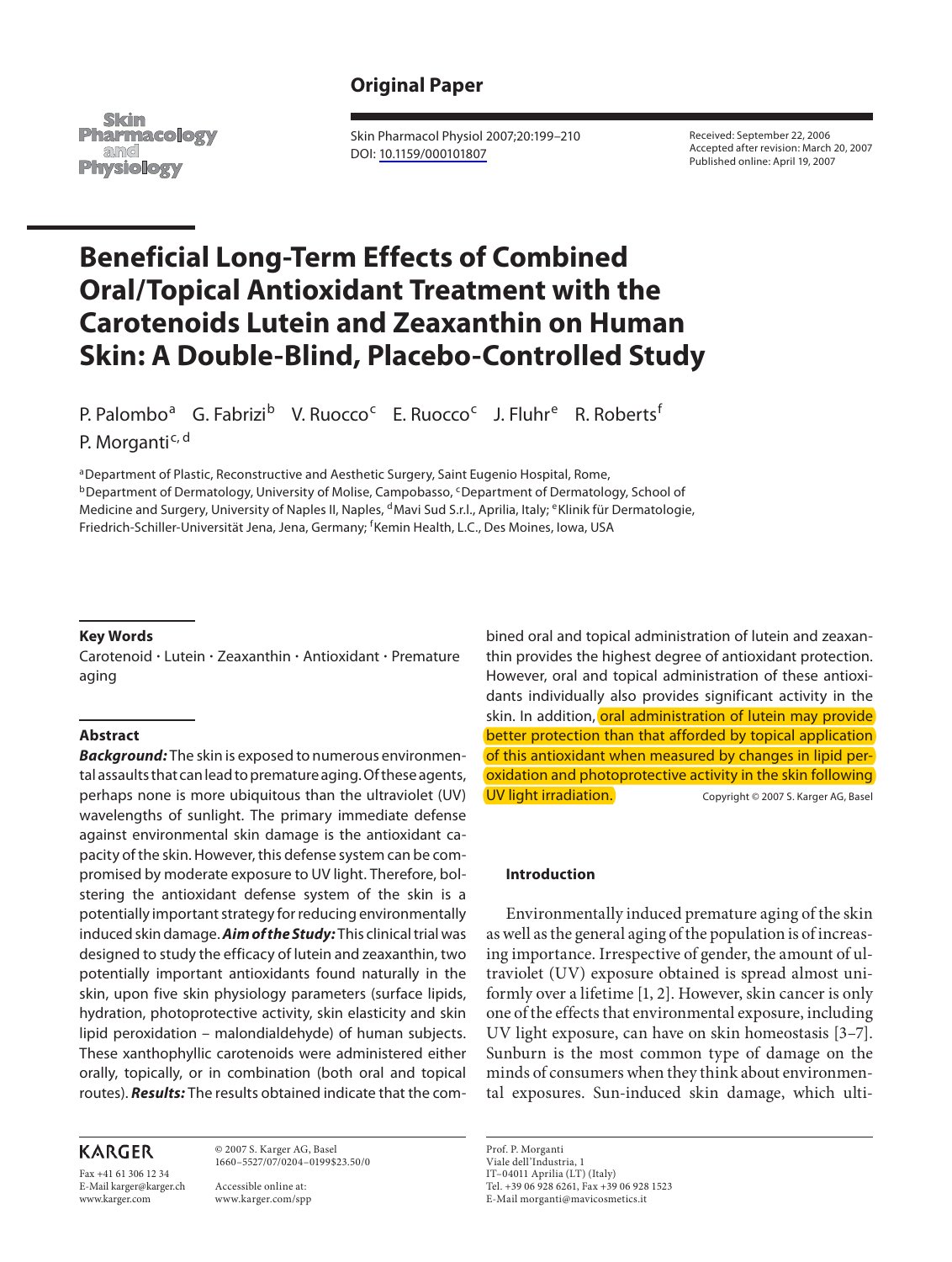mately becomes apparent in the form of premature aging of the skin, is believed to be primarily a result of UV-induced free radical generation in the skin [6, 7]. Although a significant portion of free radical-induced skin damage is attributed to UV exposure, free radicals can also be induced in the skin by other wavelengths of light, especial-ly the shorter wavelengths of visible light [\[8\]](https://www.researchgate.net/publication/14310823_Photoaging_of_the_Connective_Tissue_of_Skin_Its_Prevention_and_Therapy?el=1_x_8&enrichId=rgreq-ec6fe430-4f7b-47ed-bfa7-745540431ed9&enrichSource=Y292ZXJQYWdlOzYzODE1MjY7QVM6OTc0NjgzODU1OTUzOTlAMTQwMDI0OTY4MjQyOA==). Furthermore, pollutants in the atmosphere, e.g. ozone, can initiate free radical damage at least in the epidermis [3, 9, 10] . Protection against free radical-induced skin damage has developed into an important aspect of skin protection.

 Human skin has an inherent antioxidant capacity to reduce the potential damage caused by free radicals. This inherent capacity can be significantly depleted by moderate UV light exposure [11, 12]. The loss of this natural epidermal and dermal antioxidant capacity may be counteracted by topical and systemic administration of antioxidants to the skin [13–53] . However, most of the data supporting the use of orally administered antioxidants are based on in vitro or animal studies. The majority of the studies involving orally ingested antioxidants in humans emphasize the photoprotective effects obtained from materials such as beta-carotene. However, several clinical studies are indicative of a broader range of skinrelated benefits from orally ingested antioxidants. It has been shown that the oral ingestion of a mixture of antioxidants containing 6 mg of lutein and 0.3 mg of zeaxanthin per day induces an *increase in skin surface lipids* and skin hydration, while simultaneously reducing the amount of oxidized skin lipids following UV light exposure (lipid peroxidation) [43] . A complex mixture of orally administered antioxidants increased skin elasticity while simultaneously reducing the roughness of the skin [49]. Oral administration of a mixture of antioxidants resulted in a decrease in lipid peroxidation after 2 months compared to placebo [54]. This study also showed that the amount of lipid peroxidation had returned to pretreatment values within 5 months after discontinuance of the oral administration of this antioxidant mixture.

 As a follow-up to the previous study from these laboratories [43] , the present randomized, placebo-controlled, multicentered study was conducted. It compares the efficacy of antioxidant products containing lutein and zeaxanthin (xanthophyllic carotenoids, also commonly referred to as xanthophylls) administered both topically and orally twice daily to placebo control products. These test preparations were evaluated for their effect upon superficial skin lipids, skin hydration, lipid peroxidation, photoprotective activity and skin elasticity. This study was designed to allow for direct comparisons of lutein

and zeaxanthin efficacy between different routes of administration and to demonstrate the efficacy obtained when these two routes of administration were combined.

#### **Materials and Methods**

 This randomized, placebo-controlled, 12-week clinical was performed as a multicenter study to evaluate the effect of lutein and zeaxanthin administered orally and applied topically upon human skin. Forty healthy women (age 25–50 years; mean age 35.1 years) were enrolled. All subjects exhibited signs of premature skin aging and signed a written informed consent. The protocol for the study was reviewed and approved by appropriate ethics committees. The test subjects were randomized into one of the test groups shown in table 1 so that each group was balanced by average age. Experts at each test site evaluated subjects to ensure that the skin was free of any dermatological condition that might affect the test results and that the overall skin types and condition were uniformly represented across test groups.

#### *Diet*

 All subjects were requested to maintain a balanced Mediterranean diet containing not more than 0.5 mg of beta-carotene per day for the entire study period. This diet was initiated 15 days prior to the start of the study in order to maintain a serum level of beta-carotene at approximately 0.33  $\pm$  0.8  $\mu$ mol/l. This was confirmed by serum blood levels of beta-carotene taken on two separate occasions (data not shown).

#### *Test Products*

A 20% dispersion of FloraGLO® Lutein in Safflower Oil (Kemin Health, L.C., Des Moines, Iowa, USA) was employed as the source of lutein and zeaxanthin for the oral soft gelatin capsules. The optically identical placebo capsule contained safflower oil in complete replacement for the lutein/zeaxanthin/safflower dispersion. The oral soft gel capsules were manufactured by Gelkaps GmbH (Pritzwalk, Germany). The lutein and zeaxanthin topical preparation contained FloraGLO Lutein 5% Oil-Free Liquid (5% lutein dispersed in butylene glycol; Kemin Health L.C.) and the placebo contained butylene glycol in replacement for the active compounds. The topical preparations were manufactured by Mavi Sud S.r.l. (Aprilia, Italy). The concentration of lutein and zeaxanthin contained in the oral and topical test products are shown in table 1.

 Test subjects ingested one capsule (active or placebo as appropriate) in the morning and in the evening with meals. Similarly, they applied the assigned topical product (active or placebo) twice per day. The topical test products were applied to the face, neck, and the right arm after cleansing these skin areas with Mavigen I droschiuma skin cleanser (Mavi Sud).

 *Measurement of Skin Hydration and Superficial Skin Lipids*  Skin hydration and superficial skin lipids were evaluated using the 3C System methodology described by Cardillo and Morganti [55] . This instrument (Dermotech Italy S.r.l.) has a separate probe for each of these test parameters. The probes of this com-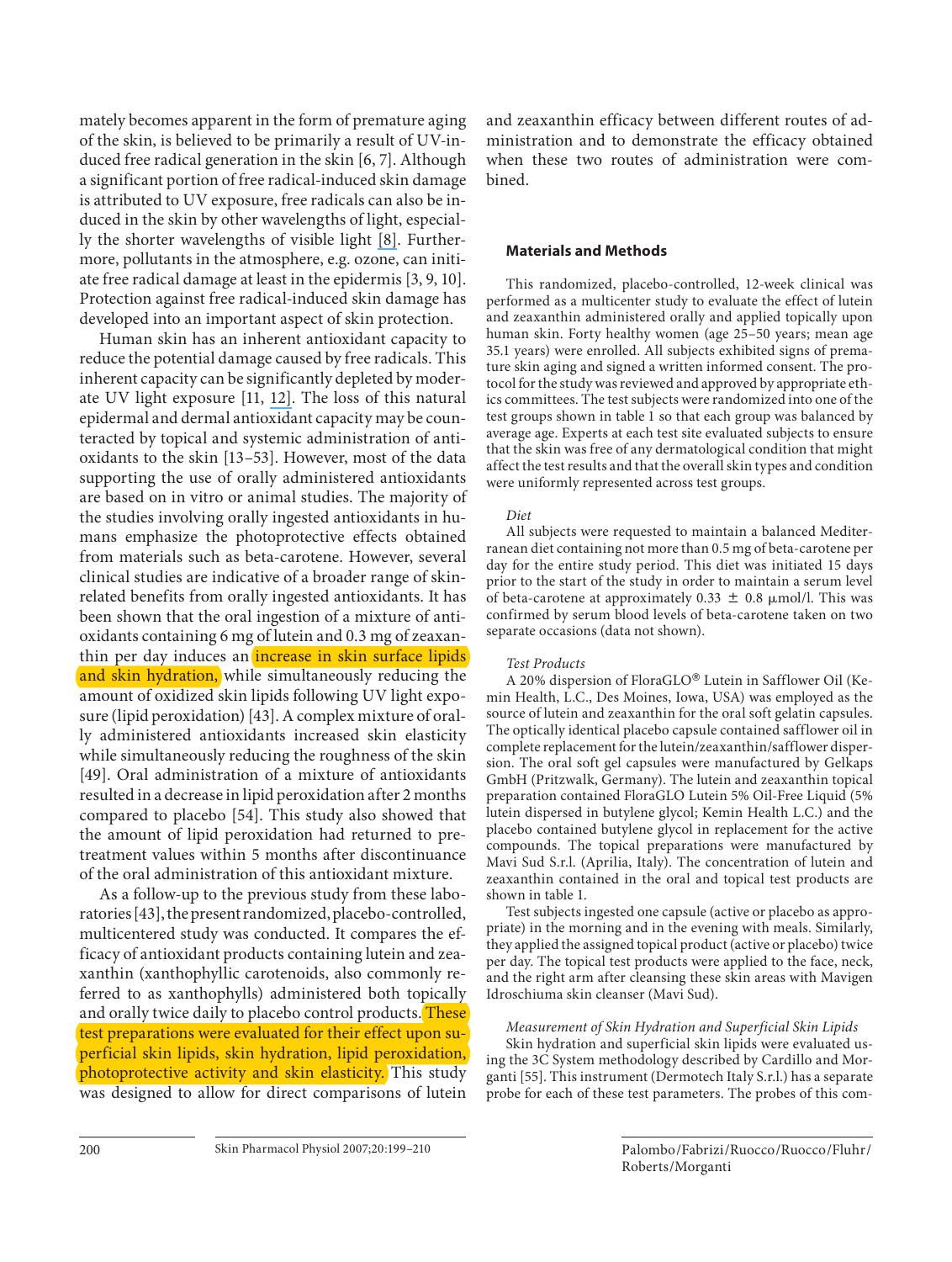| Table 1. Description of groups and lutein and zeaxanthin concentrations in the oral and topical preparations |  |  |  |  |
|--------------------------------------------------------------------------------------------------------------|--|--|--|--|
|--------------------------------------------------------------------------------------------------------------|--|--|--|--|

| Test group   | Test product                                     |                                                   |  |  |  |  |  |  |  |
|--------------|--------------------------------------------------|---------------------------------------------------|--|--|--|--|--|--|--|
|              | oral                                             | topical                                           |  |  |  |  |  |  |  |
| A (placebo)  | placebo $2 \times$ per day                       | placebo $2 \times$ per day                        |  |  |  |  |  |  |  |
| B (topical)  | placebo $2 \times$ per day                       | lutein 50 ppm/zeaxanthin 3 ppm $2 \times$ per day |  |  |  |  |  |  |  |
| $C$ (oral)   | lutein 5 mg/zeaxanthin 0.3 mg $2 \times$ per day | placebo $2 \times$ per day                        |  |  |  |  |  |  |  |
| D (combined) | lutein 5 mg/zeaxanthin 0.3 mg $2 \times$ per day | lutein 50 ppm/zeaxanthin 3 ppm $2 \times$ per day |  |  |  |  |  |  |  |

of lipid.

 *Photoprotection* 

puterized instrument collect up to 15 separate readings over a 25 second sampling period. On the days of laboratory evaluations, the skin was cleansed in the morning before measurements were taken and then left undisturbed until after these evaluations were completed. The topical test product was only applied after measurements were completed. These individual readings were taken between the nose and cheek and automatically averaged together. The resulting mean value was stored in the computer after standardization for environmental conditions (at a relative humidity of 25% and a temperature of 22 ° C). The probe employed in the 3C System for the measurement of skin hydration specifically assesses the total capacitance of the epidermis. The values, expressed in arbitrary units by the computer-controlled system, are automatically reported as a percentage increase from baseline values measured within the 15 days prior to initiation of the study. All skin hydration measurements were taken under standardized conditions [56]. The probe employed in the 3C System for the measurement of superficial skin lipids employs a 1-cm<sup>2</sup> frosted plastic foil surface that is brought into contact with the surface of the skin. Upon contact with the lipids on the surface of the skin, this frosted foil becomes transparent in direct proportion to the amount of lipids present on the skin. The change in the light transmission of the foil is automatically recorded by the 3C System and converted to milligrams of lipid per square centimeter of skin surface. These converted values are automatically reported as a percentage increase in superficial skin lipids from baseline values measured within the 15 days prior to initiation of the study by the computer-controlled system.

#### *Skin Elasticity*

 Skin elasticity was assessed on the right forearm using a Dermaflex A instrument (Cortex Technology, Hadsund, Denmark) [57]. This instrument measures the extension of the skin in response to a suction vacuum induced above the skin test site with a 300-mbar vacuum; 20-second exposure period and 5 cycles per measurement. The relative elastic retraction was calculated from the equation described by Gniadecka and Serup [57] . The values obtained were calculated as percentage increase from baseline measured in the 15 days prior to the initiation of the study.

#### *Skin Lipid Peroxidation*

 Lipid peroxidation values were determined by the method described by Ohkido et al. [58] . The amount of peroxides in the skin lipids was measured in terms of the amount of malondialdehyde (MDA) generated in skin lipids following irradiation of

 Oral/Topical Antioxidant Treatment with Lutein and Zeaxanthin

the study period. These values were employed to calculate the photoprotective activity for each subject according to the following equation: photoprotective activity = MED for treated skin/ MED for untreated skin.  *Statistical Evaluations*  All results are presented as the mean value  $\pm$  standard deviation. The standard deviation values obtained in this study were similar to that obtained previously [43] . The baseline values were employed to calculate the percentage change values employed in

 The photoprotective activity values were obtained by measuring the skin surface redness with a Minolta Chromameter CR-300 24 h after a 2-min exposure of the right forearm to 80 mJ/cm<sup>2</sup> UV light (240–320 nm) from a 300-watt Osram lamp [43]. The minimum erythemal UV dose (MED) for untreated skin was determined prior to the initiation of the study. The minimal erythemal UV dose for treated skin was determined regularly throughout

the test site with a measured light exposure  $(5.6 \text{ erg/cm}^2/\text{min}$  for 2 min) from a high-pressure UV light source (Osram 300-watt lamp operating in the wavelength region of 240 and 320 nm) equipped with a grating monochrometer and a photodetector (Model IL700 International Light, Newbury, Mass., USA). Ten minutes after irradiation, skin lipids were extracted from the surface of the skin by the cup method using two acetone extractions with a total volume of 10 ml. The extraction procedure and the MDA quantification have been described by Ohkido et al. [58]. In summary, an aliquot of the extracted lipids is added to sodium dodecyl sulfate in distilled water, adjusted to pH 4 with 20% acetic acid. Thiobarbituric acid is added to this medium and the entire mixture is heated to 95°C for 60 min. After cooling to room temperature, n-butanol is added and the sample is centrifuged. The absorption of the n-butanol layer is then measured on a spectrophotometer at 532 nm. The amount of skin lipid peroxidation is reported as nanograms of MDA per 100 mg

the statistical evaluations where appropriate. Statistical evaluations were performed with GraphPad Prism® 4 (GraphPad Software Inc., San Diego, Calif., USA). All statistical evaluations were conducted as two-tailed analyses at a minimum of a 95% confidence interval ( $p < 0.05$ ) using a repeated-measures ANOVA and a Tukey post-hoc test to determine statistically significant differences in the results. The statistical comparisons employed were between each of the three xanthophyll treatments (oral, topical, or combination, (oral and topical, lutein/zeaxanthin)) and the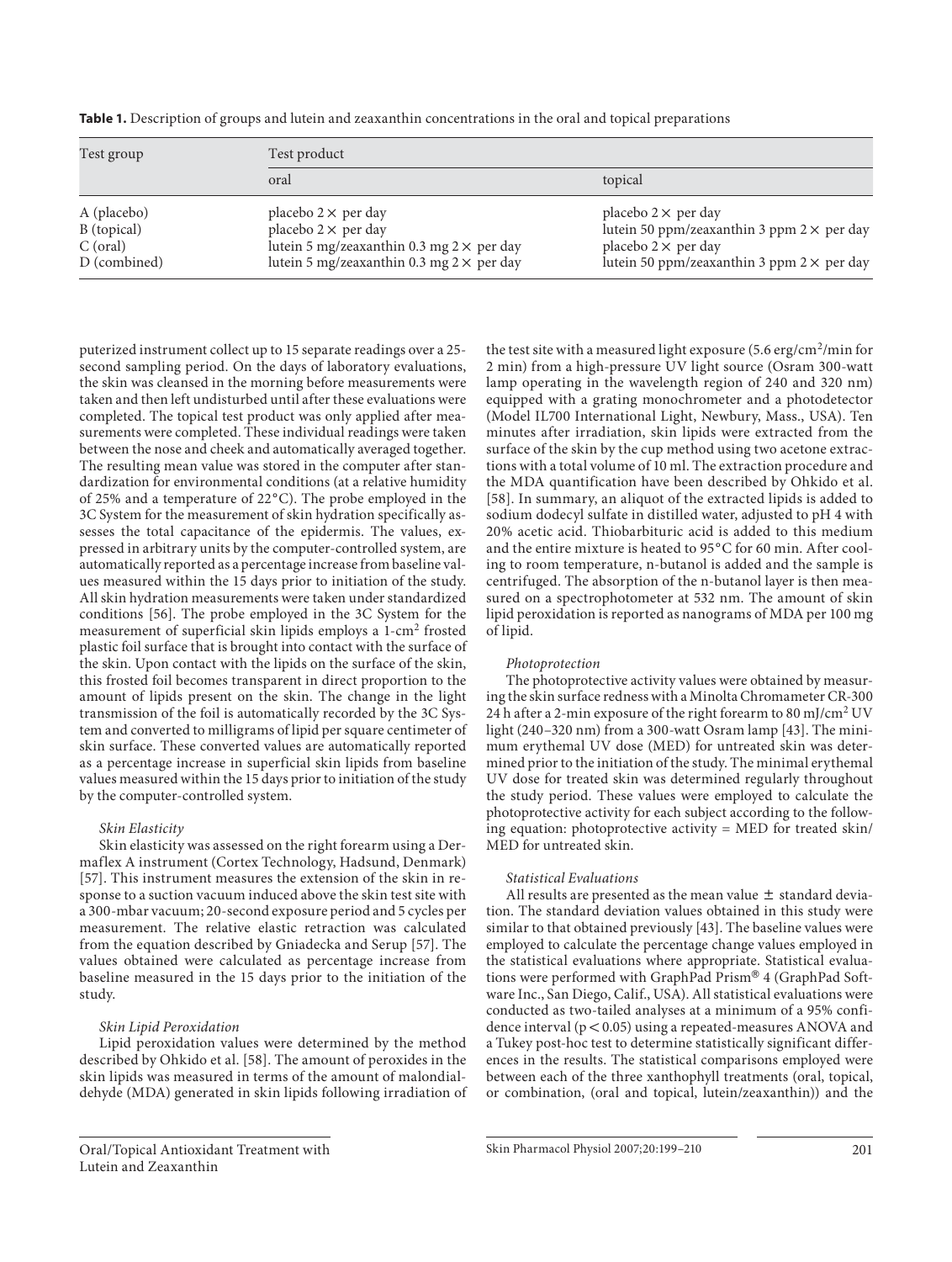**Table 2.** Qualitative measurement from the questionnaire regarding age, skin type and skin condition shows balanced distribution within the 4 groups

| Parameter evaluated         | Test group     |                |                |                 |  |  |  |  |  |  |  |
|-----------------------------|----------------|----------------|----------------|-----------------|--|--|--|--|--|--|--|
|                             | A<br>(placebo) | B<br>(topical) | (oral)         | D<br>(combined) |  |  |  |  |  |  |  |
| Average age, years          | $36.4 \pm 6.5$ | $36.5 \pm 5.7$ | $32.4 \pm 4.1$ | $35.5 \pm 5.4$  |  |  |  |  |  |  |  |
| Skin condition <sup>a</sup> |                |                |                |                 |  |  |  |  |  |  |  |
| Good                        |                |                |                |                 |  |  |  |  |  |  |  |
| Average                     |                |                | 4              | 6               |  |  |  |  |  |  |  |
| Needs some improvement      |                | 5              | 4              |                 |  |  |  |  |  |  |  |
| Poor                        | 2              | 3              |                |                 |  |  |  |  |  |  |  |
| Skin type <sup>a</sup>      |                |                |                |                 |  |  |  |  |  |  |  |
| Dry                         | 5              | 4              | 5              | 3               |  |  |  |  |  |  |  |
| Normal                      | 2.             |                | 2              |                 |  |  |  |  |  |  |  |
| Oily                        |                |                |                |                 |  |  |  |  |  |  |  |
| Combination (dry and oily)  | 3              |                |                |                 |  |  |  |  |  |  |  |

<sup>a</sup> Results obtained from subjective responses to questionnaires completed by subjects and not employed in the randomization process.

placebo treatment at the same week of evaluation to demonstrate the effect of the treatment or within the individual treatments (between the week 2 value and subsequent values) in order to demonstrate the continued effect of the individual xanthophyll treatments.

#### **Results**

 The results of the randomization of subjects according to age are shown in table 2. No statistical differences in this parameter were found between study groups. The dermatological condition of the skin of test subjects was also found to be uniformly represented between test groups (data not shown). Table 2 also reports the subjective results of skin condition and skin type obtained from questionnaires completed by the test subjects. Because this information was obtained from subjective responses, it was not used in the randomization of subjects between test groups. It is provided for information only. All enrolled subjects completed the test.

#### *Positive Effect of All Antioxidant Treatments upon Surface Lipids Most Prominent in the Combination Group (Oral and Topical)*

 Aside from the initial increase attributable to the lipids of the topical lotion, only a minor variability was detected in the placebo treatment (group A; fig. 1). All xanthophyll treatments indicated a positive and significant effect on superficial skin lipids compared to the placebo treatment. The topical treatment (group B) showed an immediate increase in superficial skin lipids at week 2. In comparison to the topical treatment, the increase for the oral treatment (group C) appeared to have a lower initial effect. Combined oral and topical treatment (group D) was similar to the topical treatment at week 2 and then increased in a similar manner to the oral treatment. The combined oral and topical treatment was approximately equivalent to the sum of the effects seen for the separate oral and topical treatments.

 At each evaluation period, the combined oral and topical treatment resulted in a consistently greater increase in superficial skin lipids than either of the other two xanthophyll treatments. At weeks 2 and 4, the oral xanthophyll treatment resulted in a lower amount of superficial skin lipids as compared to the topical xanthophyll treatment group. However, from the week 6 evaluation to the end of the study, the oral xanthophyll treatment was found to result in consistently greater amounts of superficial skin lipids than the topical treatment. The maximum increase in skin lipids was seen at week 12: 63% for the combined oral and topical treatment, 46% for the oral treatment, and 23% for the topical treatment compared to 10% for the placebo treatment.

#### *Decrease in Lipid Peroxidation in All Treatment Groups except Placebo*

 Similar to the results for the superficial lipids, some variability was found in the data for the placebo treat-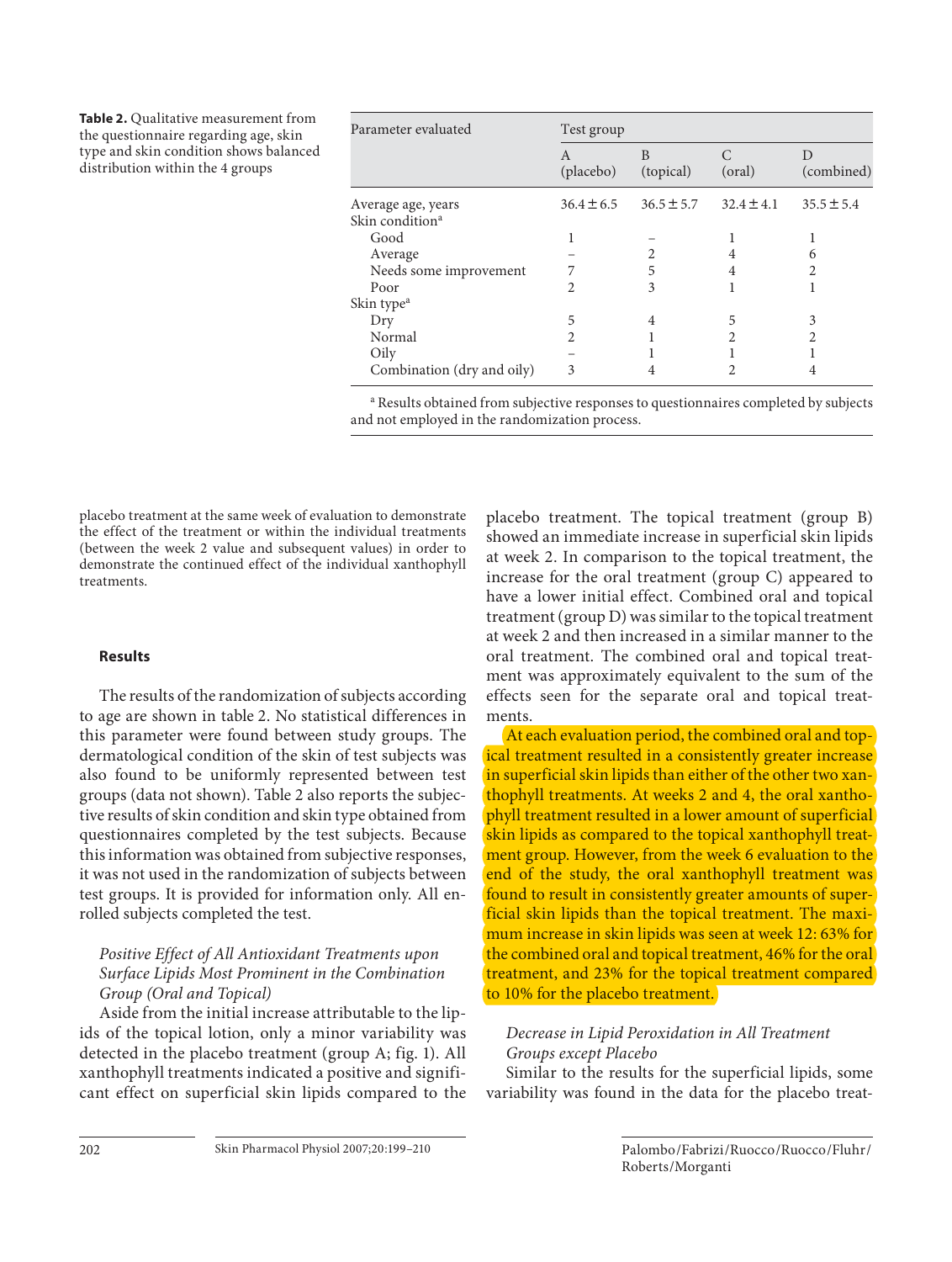

 **Fig. 1.** Effect of lutein and zeaxanthin upon superficial skin lipids by treatment group over the study period.  $* p < 0.05$  vs. placebo treatment at the same week;  $p \nless 0.05$ vs. the week 2 treatment value within the same treatment group.



ment (fig. 2). Each of the three xanthophyll treatments induced statistically significant reductions in skin lipid peroxidation as measured by the amount of MDA throughout the study period in comparison to the placebo treatment. The combined oral and topical treatment resulted in the greatest decrease in skin lipid peroxidation at each evaluation time point. Through week 8 of the study, the oral treatment resulted in a greater reduction in skin lipid peroxidation compared to the topical treatment. The maximum change was seen at week 12 for all three xanthophyll treatments.

 $\Omega$ 

0.2

2 4 6 8 10 12 Group A

#### *Photoprotective Activity Is Highest in the Combined Treatment Group*

2 4 6 8 10 12 Group C

2 4 6 8 10 12 Group D

 The topical treatment (group B) increased the photoprotective activity at week 2 and remained relatively constant throughout the remainder of the study period (fig. 3). In a similar manner, the oral treatment (group  $C$ ) produced a slight increase in photoprotective activity at weeks 2, 4 and 8 and then remained relatively constant for the rest of the test period. The combined oral and topical treatment (group D) follows a similar trend to the oral treatment and exhibited the greatest efficacy on photoprotection. The efficacy exhibited by the combined

2 4 6 8 10 12 Group B

Treatment time (weeks)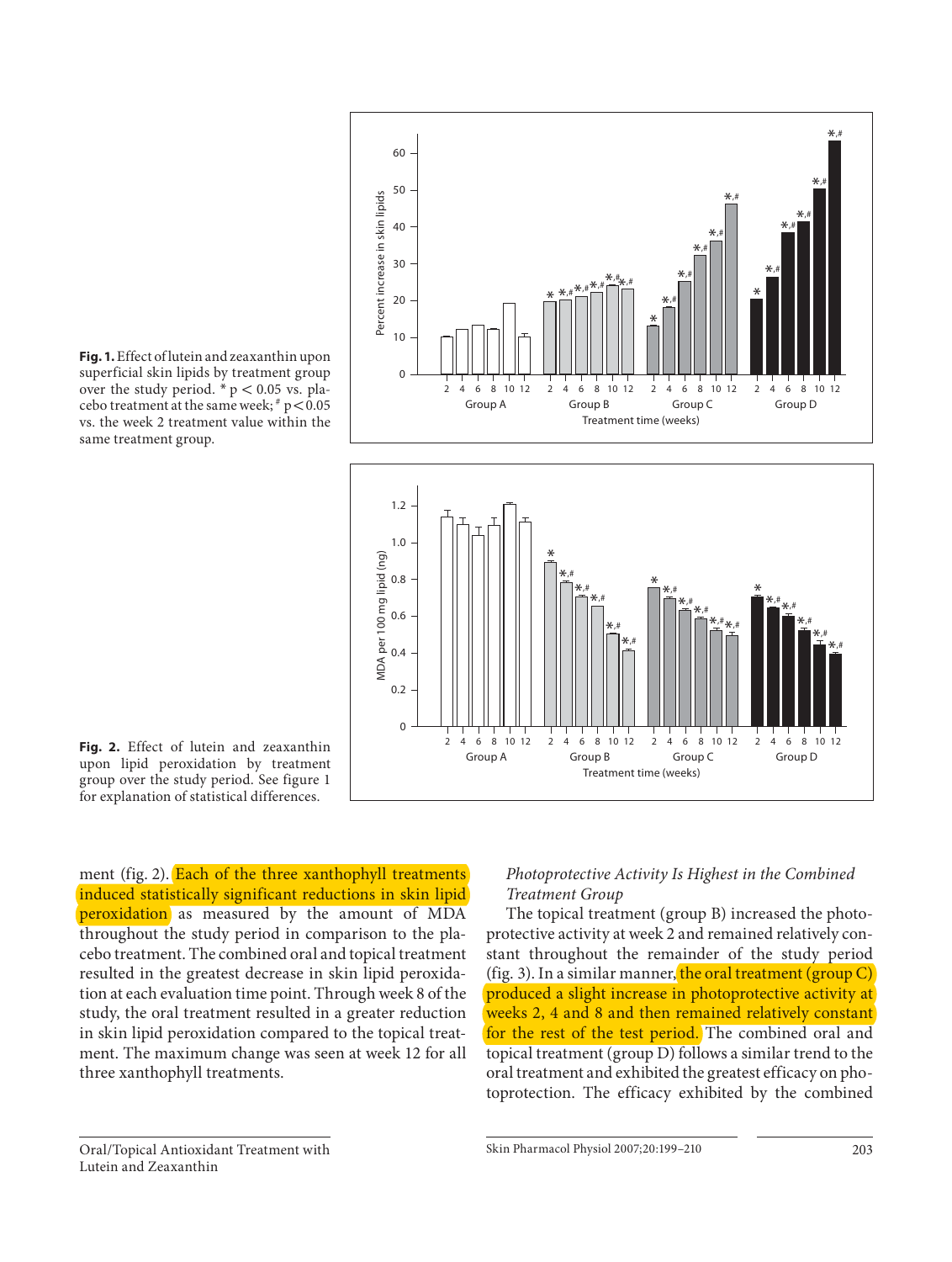

 **Fig. 3.** Effect of lutein and zeaxanthin upon photoprotective activity by treatment group over the study period. See figure 1 for explanation of statistical differences.

 **Fig. 4.** Effect of lutein and zeaxanthin upon skin elasticity by treatment group over the study period. See figure 1 for explanation of statistical differences.

treatment was greater than the sum of the oral and topical treatments after accounting for the contribution of the placebo, indicating that there may be a synergistic effect from the combined treatment adjusted in the same manner (data not shown).

 *Skin Elasticity: Topical Treatment Is Most Effective*  The results for the oral treatment (group C) exhibited an increase in skin elasticity at weeks 2 and 4, but remained relatively unchanged after week 4 (fig. 4). Topical and combined oral and topical treatments showed increases in skin elasticity throughout the entire study period in comparison to placebo. The most prominent increase was detectable in the topical treatment group (group B). All xanthophyll treatments resulted in statistically significant improvements in skin elasticity in comparison to the placebo at each week of evaluation.

#### *Skin Hydration*

Each of the three xanthophyll treatments resulted in a statistically significant increase in skin hydration versus the placebo (fig. 5). The combined oral and topical xanthophyll treatment showed a greater effect than either of the individual (oral or topical) treatments throughout the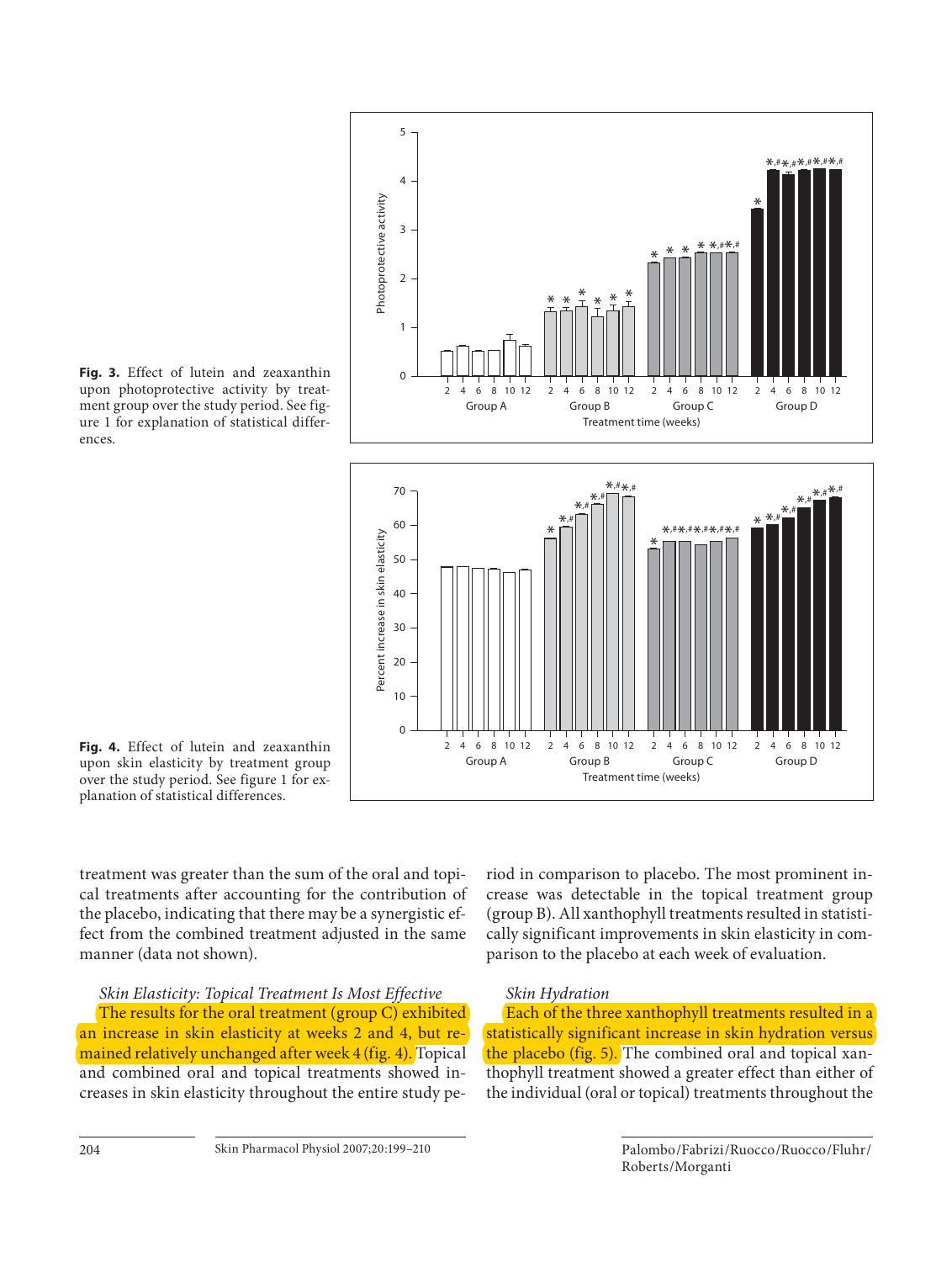

 **Fig. 5.** Effect of lutein and zeaxanthin upon skin hydration by treatment group over the study period. See figure 1 for explanation of statistical differences.

**Table 3.** Pearson correlation (p value) calculated over all 5 parameters for each of the 4 treatment groups

|                                                                                                                                                            | Skin surface lipids |  |               | Photoprotection                                                                                                                                                                                                                                                                                                                                                                                                                                 |              |                  | Lipid peroxidation |        |             |  | Skin elasticity |     |     |  |  |  |
|------------------------------------------------------------------------------------------------------------------------------------------------------------|---------------------|--|---------------|-------------------------------------------------------------------------------------------------------------------------------------------------------------------------------------------------------------------------------------------------------------------------------------------------------------------------------------------------------------------------------------------------------------------------------------------------|--------------|------------------|--------------------|--------|-------------|--|-----------------|-----|-----|--|--|--|
|                                                                                                                                                            | $A \qquad \qquad$   |  | $\mathcal{C}$ | $\angle D$                                                                                                                                                                                                                                                                                                                                                                                                                                      | $\mathsf{A}$ | $\overline{B}$ C |                    | $\Box$ | $A \quad B$ |  | $\overline{C}$  | - D | A B |  |  |  |
| Skin hydration<br>Skin elasticity<br>Lipid peroxidation $< 0.05$ n.s. $< 0.05$ $< 0.05$ n.s. n.s. $< 0.05$ n.s.<br>Photoprotection n.s. n.s. $< 0.05$ n.s. | < 0.05              |  |               | $\langle 0.05 \rangle$ $\langle 0.05 \rangle$ $\langle 0.05 \rangle$ $\langle 0.05 \rangle$ n.s. $\langle 0.05 \rangle$ n.s. $\langle 0.05 \rangle$ $\langle 0.05 \rangle$ n.s. $\langle 0.05 \rangle$ n.s. $\langle 0.05 \rangle$ n.s. $\langle 0.05 \rangle$ n.s. $\langle 0.05 \rangle$<br>$\langle 0.05 \quad n.s. \quad \langle 0.05 \quad n.s. \quad n.s. \quad n.s. \quad n.s. \quad \langle 0.05 \quad n.s. \quad \langle 0.05 \rangle$ |              |                  |                    |        |             |  |                 |     |     |  |  |  |

Group  $A =$  Placebo, oral and topical; group  $B =$  placebo oral and lutein topical; group  $C =$  lutein oral and placebo topical; group D = lutein, oral and topical.

entire study period. Through week 4, the oral xanthophyll treatment produced a greater increase in skin hydration than the topical xanthophyll treatment. Over the remainder of the study the topical and oral treatments resulted in approximately equal increases in skin hydration.

#### *Correlation*

 A Pearson correlation analysis was conducted in order to reveal the existence of any correlations between the five separate measures of the xanthophyll treatment-related skin physiology parameters evaluated in this clinical study (table 3). Skin lipids and skin hydration values showed a significant correlation ( $p < 0.05$ ) for all four treatments. Superficial skin lipids and skin lipid peroxidation were negatively correlated for two of the xanthophyll treatments. A positive slope was found for the pla-

 Oral/Topical Antioxidant Treatment with Lutein and Zeaxanthin

cebo treatment, indicating that the amount of skin lipid peroxidation increased as the amount of skin lipids increased during the course of the study for this group (data not shown). Superficial skin lipids and skin elasticity were correlated for the placebo, topical xanthophyll, and combined oral and topical xanthophyll treatments. The correlation indicates that the topical treatment effect was the most prominent. Skin hydration and skin lipid peroxidation were negatively correlated for the topical, oral, and the combined oral and topical xanthophyll treatments, indicating that increased skin hydration is associated with decreasing lipid peroxidation (data not shown). Additionally, the slopes of these lines and the intercepts are similar, indicating that each of the three treatments may be a result of a similar effect, possibly induced by xanthophyll treatment. This is reinforced by an absence

Skin Pharmacol Physiol 2007;20:199-210 205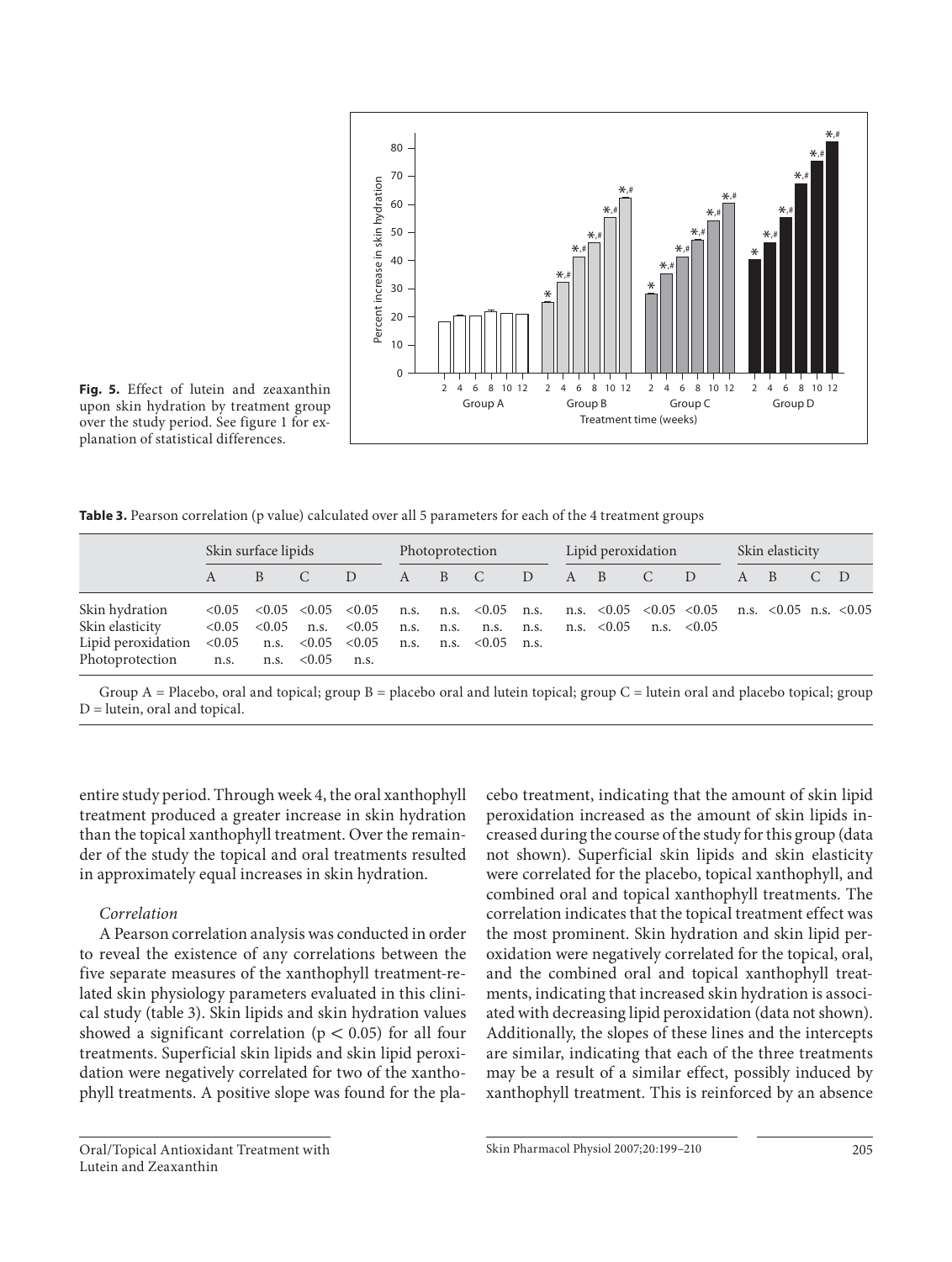of a similar correlation for the placebo treatment group. Skin elasticity was correlated with both skin hydration and skin lipid peroxidation for the same two treatment groups, namely the topical xanthophyll and the combined oral and topical xanthophyll treatments. This effect was not consistent in all treatment groups and needs careful interpretation. Correlations involving photoprotective activity were only observed for the oral xanthophyll treatment.

#### **Discussion**

 The administration of lutein and zeaxanthin resulted in statistically significant positive directional changes in all of the evaluated skin parameters. These statistically significant changes relative to the placebo treatment were detected regardless of the route of administration of xanthophylls. The combined oral and topical xanthophyll treatment showed the largest change in all parameters and a greater change than either route of individual administration. Although the separate oral and topical administration of lutein and zeaxanthin produced positive changes, the magnitude of those changes was dependent upon the particular test parameter, e.g. the topical xanthophyll treatment resulted in a greater initial change in skin lipids, but the oral xanthophyll treatment produced larger changes in the later stage of the study.

#### *Superficial Skin Lipids*

 The initial increase in skin lipids observed for the placebo treatment shown in figure 1 is attributable to the application of lipids in the topical vehicle. However, the presence of lutein and zeaxanthin in each of the three xanthophyll treatments resulted in an additional increase in surface lipids beyond that observed for the placebo treatment. Both the oral and the combined oral and topical xanthophyll treatments resulted in a similar increase in skin lipids to that found for the topical xanthophyll treatment at the initial evaluation. The results for the combined oral and topical xanthophyll treatment then parallel the results for the oral xanthophyll treatment for the remainder of the study.

 Increases in skin lipids have been reported from previous studies of orally ingested antioxidants [43, 49] without offering an explanation for this effect. Although it remains to be determined whether this increase is specifically related to increased sebaceous gland output, it has been shown that sebaceous glands are the primary delivery route for dietary sources of tocopherols to the skin surface [59]. Given the similarities in the solubility characteristics of tocopherols and carotenoids, the increases in superficial skin lipids resulting from the oral xanthophyll treatment may be a result of this route of delivery with subsequent stimulation of the sebum output by oral administration of lutein and zeaxanthin. However, this explanation does not account for the increased skin surface lipids observed for the topical xanthophyll treatment. In this instance, the increase in measured skin surface lipids may be the result of an increased flow of sebaceous lipids from the reservoir of these lipids in the follicles to the skin surface stimulated by the application of lutein and zeaxanthin to the skin surface.

 An alternate explanation is that lutein and zeaxanthin affect the lipids present on the surface of the skin in a manner that results in an increase in the adherence of the lipids present on the surface of the skin to the frosted plastic film employed in this measurement. Since the results obtained from questionnaires completed at the conclusion of the study fail to indicate subject dissatisfaction with the treatments in relation to significant increases in skin oiliness (data not shown), the increases in superficial skin lipids observed may be only partially attributable to actual increases in sebaceous lipid output. The remainder of the increase seen from these measurements must then be accounted for by other factors.

#### *Effect of Treatment upon Skin Lipid Peroxidation*

 All three lutein and zeaxanthin treatments resulted in a statistically significant decrease in lipid peroxidation versus placebo over the entire course of the study (fig. 2). The greatest decrease was found for the combined treatment. The fact that the topical xanthophyll treatment produces a smaller decrease in lipid peroxidation than the other xanthophyll treatments through week 8 can potentially be attributed to two separate effects. First, lutein and zeaxanthin applied to the surface of the skin are constantly exposed to the environment. This exposure has the potential to reduce the amount of these xanthophylls on the skin's surface through photodegradation. Furthermore, the amount of lutein and zeaxanthin present on the surface of the skin could establish a gradient that allows these xanthophylls to penetrate the stratum corneum. If a sufficient amount of the topically administered xanthophylls penetrates beyond the depth of the lipids removable by the organic solvent employed to extract the oxidized lipids from the skin in this assay procedure, then the protection afforded by these topically applied xantho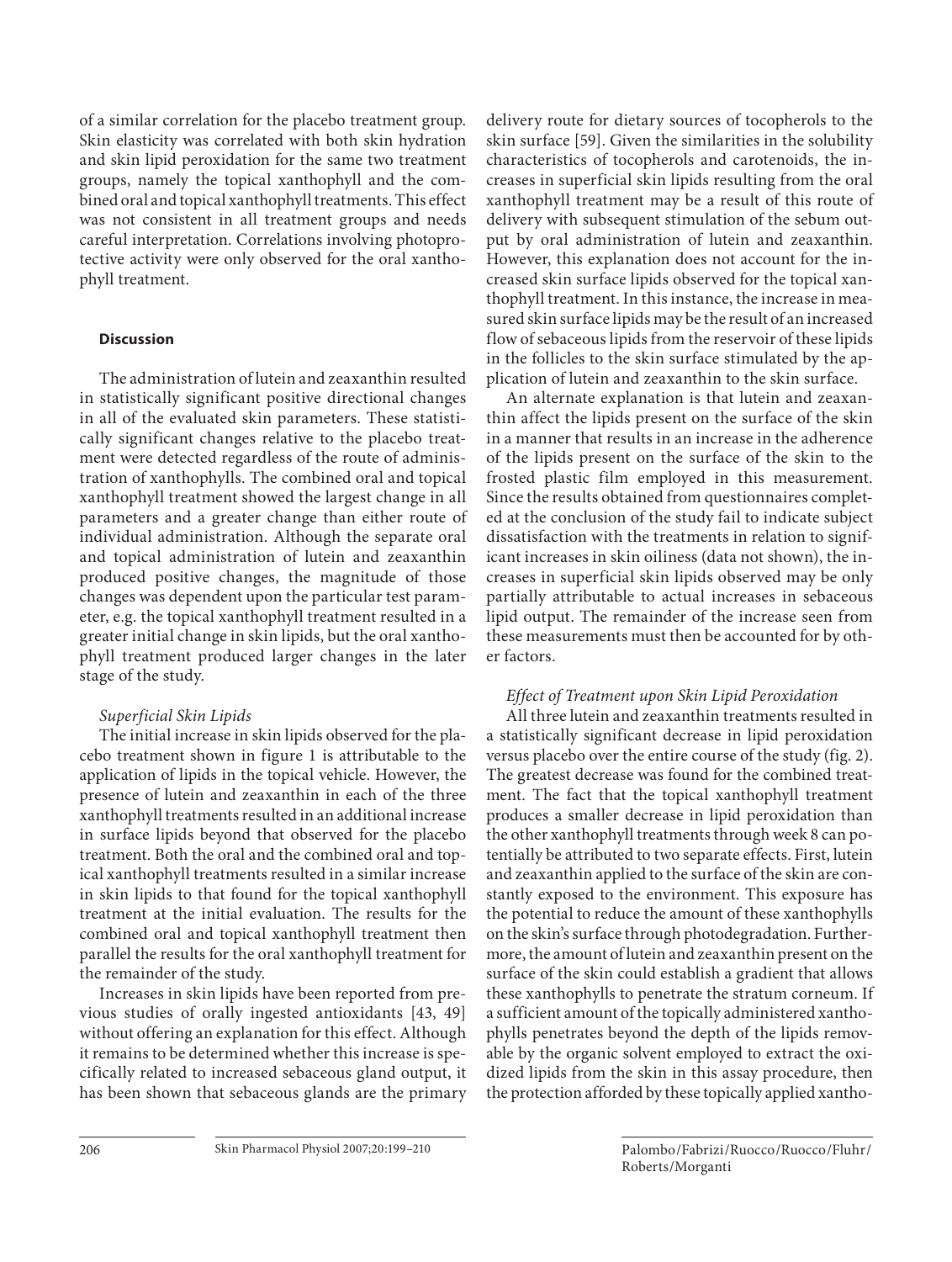phylls could appear to be diminished. Since skin penetration by tocopherols from the skin surface has been demonstrated [59] and since these molecules have similar solubility characteristics to those of carotenoids, such skin penetration for the xanthophylls employed in this study may also be possible.

 The alternative explanation involves the rate of delivery of orally administered lutein and zeaxanthin to the surface of the skin. The presence of lutein and zeaxanthin in the skin following dietary and oral administration has been demonstrated [33, 39, 60-62]. These xanthophylls might be delivered to the cells at the dermal-epidermal junction via the bloodstream, in addition to delivery from the sebaceous gland route as described above for oral administration, thus establishing a xanthophyll concentration gradient. This combination of diffusion and sebaceous delivery could result in greater amounts of xanthophylls at or near the skin surface than might be achieved from either route alone. Additionally, the degree of penetration of the topically administered xanthophylls over time may explain how this route of administration resulted in a greater degree of protection in the latter weeks of this study as compared to the oral administration of these carotenoid molecules.

 It is also important to understand that the oxidized skin lipids extracted from the skin in this particular evaluation are not solely attributable to the UV-induced oxidation of sebaceous lipids. The lipids extracted by the technique employed in this study include sebaceous lipids, corneocyte membrane lipids, and intercellular lipids. Additionally, since UV light has the potential to penetrate the skin to at least the dermal-epidermal junction [4], lipids from each of the above sources have the potential to be oxidized by free radicals induced by UV light. The lipid peroxidation activity could also, at least partially, be related to the effect of UV light on squalene since wavelengths of UVA light induce the formation of squalene monohydroperoxide isomers in vivo [63] .

#### *Treatment Effect on Free Radical-Related Photoprotective Activity Is Detectable in the Early Treatment Phase*

 All lutein and zeaxanthin treatments but not the placebo provide protection from UV radiation-induced damage regardless of their route of administration (fig. 3). The topical xanthophyll treatment provides a twofold increase in this activity in just 2 weeks of treatment, the oral treatment more than a fourfold increase and the combined treatment a sixfold increase in photoprotective activity compared to the placebo treatment.

 Since lutein and zeaxanthin do not absorb light in the UV wavelengths [64], this efficacy is attributable to protection against UV-induced free radicals. Animal studies have demonstrated that these xanthophylls accumulate in the skin as a result of the oral ingestion of lutein and zeaxanthin [62]. Additionally, carotenoids are known to quench both the triplet state of photosensitizers and singlet oxygen that are responsible for the formation of free radicals [65]. This type of activity has previously been demonstrated for oral administration of carotenoids [35, 36, 40, 41] . Dietary intake of tomato paste, which contains a number of carotenoids including beta-carotene, lycopene, lutein, and zeaxanthin, can provide photoprotective activity [37]. Furthermore, animal studies have demonstrated that lutein and zeaxanthin may provide protection against inflammation, epidermal hyperplasia (skin thickening), formation of apoptotic (sunburn) cells, and immunosuppression in the skin  $[62, 66]$  $[62, 66]$ . This type of activity has not been previously demonstrated for topical or for the combination of orally and topically administered xanthophylls in humans or animals. The rapid increase followed by only small changes in this activity may indicate that there are binding sites for carotenoids in the skin that may limit the amount of protection afforded by such molecules. The potential synergistic activity obtained from the combined oral and topical xanthophyll treatment might have an important impact on life habits in terms of improving the homeostasis of the skin of the general population.

#### *Skin Elasticity*

 Oral treatment, but not placebo, induced an immediate improvement in skin elasticity (fig. 4). Conversely, the topical treatment resulted in a larger initial increase in skin elasticity and the combined oral and topical treatment resulted in the largest initial change.

 Since the changes in this parameter were similar for the topical and combined oral and topical xanthophyll treatments and the fact that the combined xanthophyll treatment included the same formulation as the topical xanthophyll treatment, this result is probably attributable to the effects of topically applied lutein and zeaxanthin. The low density of sebaceous glands on the volar forearm probably restricts the amount of lutein and zeaxanthin delivered to the surface of the skin from the oral route of administration and thereby limits the efficacy observed from the skin elasticity measurement for this treatment. It is possible that the penetration of the lutein and zeaxanthin present on the surface of the skin and the uptake of these xanthophylls by the membranes of the corneo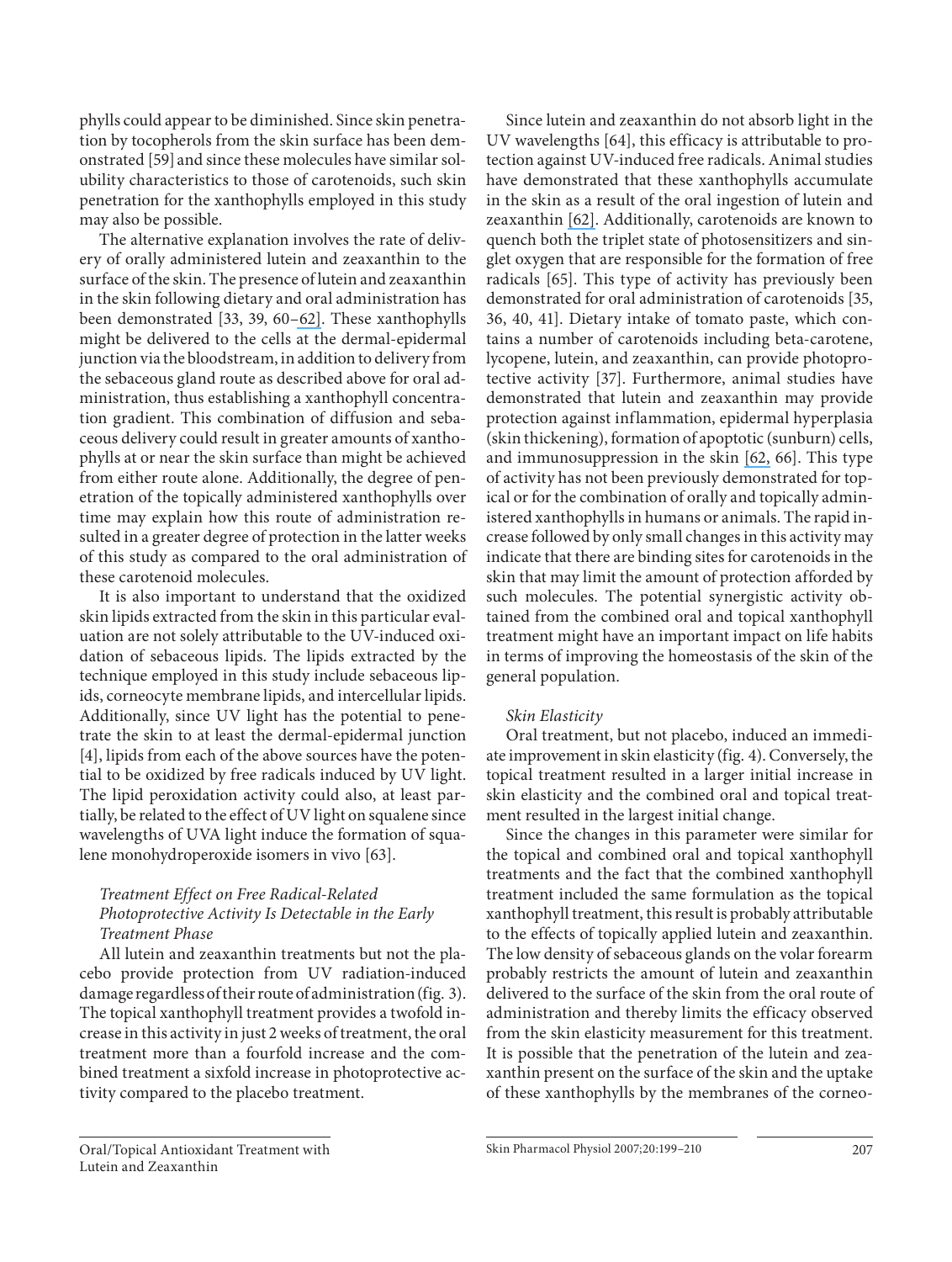cytes and intercellular lipids affect the viscoelastic properties of the skin with an important impact on skin plasticity  $[67]$ .

#### *Highest Improvement of Skin Hydration by Combined Treatment*

 The placebo treatment caused an immediate increase in skin hydration probably related to the effect upon the lipid barrier and the addition of moisture to the stratum corneum (fig. 5). However, each of the xanthophyll treatments provided a statistically significant initial increase in stratum corneum hydration that continued to increase with further treatment. As anticipated, the combined oral and topical xanthophyll treatment provided the greatest degree of increase in skin hydration throughout the entire study.

 The increased skin moisturization resulting from the xanthophyll treatments seemed to be related to the penetration of lutein and zeaxanthin into the membranes of the corneocytes and the intercellular lipids that constitute the barrier properties of the stratum corneum. The reduced lipid peroxidation may also have played an important role in increasing skin hydration. Although these effects have not previously been demonstrated from treatment of the skin with lutein and zeaxanthin, increases in skin hydration have previously been demonstrated for formulations containing topically applied antioxidants as well as for orally administered combinations of antioxidants [34, 42, 43, 68, 69].

#### *Correlation of Different Parameters*

 The above explanation of the results obtained for each of the separate skin parameters takes into account the known effects of carotenoids and antioxidants on these closely related parameters. For instance, it is known that skin hydration is positively related to skin elasticity [56, 67]. Therefore, the Pearson correlation analysis was conducted on these data for each pair of evaluation parameters for each treatment (table 3).

 The positive correlation of skin lipids and skin hydration supports the observation that the amount of surface lipids influences skin hydration. The degree of lipid peroxidation also had an effect on skin hydration for each of the xanthophyll treatments but not for the placebo treatment as shown in the correlation data. This correlation may indicate that xanthophyll-induced reduction in lipid peroxidation may be important since it is correlated to the skin hydration effects observed. The decrease in skin lipid peroxidation was correlated with the increase in skin lipids for the oral and combined oral and topical treatments. However, no such correlation was found for the topical treatment. Furthermore, although a correlation was found in the results for the placebo treatment associated with these two parameters, it is the inverse of that found for the xanthophyll treatments, indicating that the increase in skin lipids observed was associated with an increase in lipid peroxidation.

 In conclusion, the present study indicates that the administration of lutein and zeaxanthin provides multiple benefits to the skin. In addition to the protection of the skin from the deleterious effects of UV light-inducible damage (increased free radical production) and decreased lipid peroxidation, these xanthophylls also increased the surface lipids, skin hydration, and skin elasticity. Although these benefits were obtained regardless of whether lutein and zeaxanthin were administered orally or topically, the study demonstrated that an additional benefit is achieved through the simultaneous administration of these xanthophylls by both routes. Furthermore, this study provides insights into the way that lutein and zeaxanthin may act in the skin as well as the effects that alternative routes of administration may have upon the benefits derived from these carotenoids.

#### **Acknowledgement**

 The authors are indebted to Kemin Health and Mavi Sud for their support of this study.

- **References 1** Godar DE, Wengraitis SP, Shreffler J, Sliney [DH: UV doses of Americans. Photochem](https://www.researchgate.net/publication/11919503_UV_doses_of_American?el=1_x_8&enrichId=rgreq-ec6fe430-4f7b-47ed-bfa7-745540431ed9&enrichSource=Y292ZXJQYWdlOzYzODE1MjY7QVM6OTc0NjgzODU1OTUzOTlAMTQwMDI0OTY4MjQyOA==)  Photobiol 2001;73:621-629.
	- <sup>2</sup> Godar DE: UV doses of American children [and adolescents. Photochem Photobiol 2001;](https://www.researchgate.net/publication/227913568_UV_Doses_of_American_Children_and_Adolescents?el=1_x_8&enrichId=rgreq-ec6fe430-4f7b-47ed-bfa7-745540431ed9&enrichSource=Y292ZXJQYWdlOzYzODE1MjY7QVM6OTc0NjgzODU1OTUzOTlAMTQwMDI0OTY4MjQyOA==) [74: 787–793.](https://www.researchgate.net/publication/227913568_UV_Doses_of_American_Children_and_Adolescents?el=1_x_8&enrichId=rgreq-ec6fe430-4f7b-47ed-bfa7-745540431ed9&enrichSource=Y292ZXJQYWdlOzYzODE1MjY7QVM6OTc0NjgzODU1OTUzOTlAMTQwMDI0OTY4MjQyOA==)
	- 3 [Rhie G, Shin MH, Seo JY, Choi WW, Cho](https://www.researchgate.net/publication/11644126_Aging-_and_Photoaging-Dependent_Changes_of_Enzymic_and_Nonenzymic_Antioxidants_in_the_Epidermis_and_Dermis_of_Human_Skin_In_Vivo?el=1_x_8&enrichId=rgreq-ec6fe430-4f7b-47ed-bfa7-745540431ed9&enrichSource=Y292ZXJQYWdlOzYzODE1MjY7QVM6OTc0NjgzODU1OTUzOTlAMTQwMDI0OTY4MjQyOA==)  [KH, Kim KH, Park KC, Eun HC, Chung JH:](https://www.researchgate.net/publication/11644126_Aging-_and_Photoaging-Dependent_Changes_of_Enzymic_and_Nonenzymic_Antioxidants_in_the_Epidermis_and_Dermis_of_Human_Skin_In_Vivo?el=1_x_8&enrichId=rgreq-ec6fe430-4f7b-47ed-bfa7-745540431ed9&enrichSource=Y292ZXJQYWdlOzYzODE1MjY7QVM6OTc0NjgzODU1OTUzOTlAMTQwMDI0OTY4MjQyOA==)  [Aging- and photoaging-dependent changes](https://www.researchgate.net/publication/11644126_Aging-_and_Photoaging-Dependent_Changes_of_Enzymic_and_Nonenzymic_Antioxidants_in_the_Epidermis_and_Dermis_of_Human_Skin_In_Vivo?el=1_x_8&enrichId=rgreq-ec6fe430-4f7b-47ed-bfa7-745540431ed9&enrichSource=Y292ZXJQYWdlOzYzODE1MjY7QVM6OTc0NjgzODU1OTUzOTlAMTQwMDI0OTY4MjQyOA==)  [of enzymic and nonenzymic antioxidants](https://www.researchgate.net/publication/11644126_Aging-_and_Photoaging-Dependent_Changes_of_Enzymic_and_Nonenzymic_Antioxidants_in_the_Epidermis_and_Dermis_of_Human_Skin_In_Vivo?el=1_x_8&enrichId=rgreq-ec6fe430-4f7b-47ed-bfa7-745540431ed9&enrichSource=Y292ZXJQYWdlOzYzODE1MjY7QVM6OTc0NjgzODU1OTUzOTlAMTQwMDI0OTY4MjQyOA==)

[in the epidermis and dermis of human skin](https://www.researchgate.net/publication/11644126_Aging-_and_Photoaging-Dependent_Changes_of_Enzymic_and_Nonenzymic_Antioxidants_in_the_Epidermis_and_Dermis_of_Human_Skin_In_Vivo?el=1_x_8&enrichId=rgreq-ec6fe430-4f7b-47ed-bfa7-745540431ed9&enrichSource=Y292ZXJQYWdlOzYzODE1MjY7QVM6OTc0NjgzODU1OTUzOTlAMTQwMDI0OTY4MjQyOA==) [in vivo. J Invest Dermatol 2001; 117: 1212–](https://www.researchgate.net/publication/11644126_Aging-_and_Photoaging-Dependent_Changes_of_Enzymic_and_Nonenzymic_Antioxidants_in_the_Epidermis_and_Dermis_of_Human_Skin_In_Vivo?el=1_x_8&enrichId=rgreq-ec6fe430-4f7b-47ed-bfa7-745540431ed9&enrichSource=Y292ZXJQYWdlOzYzODE1MjY7QVM6OTc0NjgzODU1OTUzOTlAMTQwMDI0OTY4MjQyOA==) [1217.](https://www.researchgate.net/publication/11644126_Aging-_and_Photoaging-Dependent_Changes_of_Enzymic_and_Nonenzymic_Antioxidants_in_the_Epidermis_and_Dermis_of_Human_Skin_In_Vivo?el=1_x_8&enrichId=rgreq-ec6fe430-4f7b-47ed-bfa7-745540431ed9&enrichSource=Y292ZXJQYWdlOzYzODE1MjY7QVM6OTc0NjgzODU1OTUzOTlAMTQwMDI0OTY4MjQyOA==)

- 4 [Kochevar I, Pathak M, Parrish J \(eds\): Pho](https://www.researchgate.net/publication/285426849_Photophysics_photochemistry_and_photobiology?el=1_x_8&enrichId=rgreq-ec6fe430-4f7b-47ed-bfa7-745540431ed9&enrichSource=Y292ZXJQYWdlOzYzODE1MjY7QVM6OTc0NjgzODU1OTUzOTlAMTQwMDI0OTY4MjQyOA==)[tophysics, Photochemistry, and Photobiolo](https://www.researchgate.net/publication/285426849_Photophysics_photochemistry_and_photobiology?el=1_x_8&enrichId=rgreq-ec6fe430-4f7b-47ed-bfa7-745540431ed9&enrichSource=Y292ZXJQYWdlOzYzODE1MjY7QVM6OTc0NjgzODU1OTUzOTlAMTQwMDI0OTY4MjQyOA==)[gy. New York, McGraw-Hill, 1999.](https://www.researchgate.net/publication/285426849_Photophysics_photochemistry_and_photobiology?el=1_x_8&enrichId=rgreq-ec6fe430-4f7b-47ed-bfa7-745540431ed9&enrichSource=Y292ZXJQYWdlOzYzODE1MjY7QVM6OTc0NjgzODU1OTUzOTlAMTQwMDI0OTY4MjQyOA==)
- 5 [Epstein J: The pathological effects of light on](https://www.researchgate.net/publication/290255859_The_Pathological_Effects_of_Light_on_The_Skin?el=1_x_8&enrichId=rgreq-ec6fe430-4f7b-47ed-bfa7-745540431ed9&enrichSource=Y292ZXJQYWdlOzYzODE1MjY7QVM6OTc0NjgzODU1OTUzOTlAMTQwMDI0OTY4MjQyOA==) [skin; in Pryor W \(ed\): Free Radicals in Biol](https://www.researchgate.net/publication/290255859_The_Pathological_Effects_of_Light_on_The_Skin?el=1_x_8&enrichId=rgreq-ec6fe430-4f7b-47ed-bfa7-745540431ed9&enrichSource=Y292ZXJQYWdlOzYzODE1MjY7QVM6OTc0NjgzODU1OTUzOTlAMTQwMDI0OTY4MjQyOA==)[ogy. New York, Academic Press, 1997, vol 3,](https://www.researchgate.net/publication/290255859_The_Pathological_Effects_of_Light_on_The_Skin?el=1_x_8&enrichId=rgreq-ec6fe430-4f7b-47ed-bfa7-745540431ed9&enrichSource=Y292ZXJQYWdlOzYzODE1MjY7QVM6OTc0NjgzODU1OTUzOTlAMTQwMDI0OTY4MjQyOA==) [pp 219–249.](https://www.researchgate.net/publication/290255859_The_Pathological_Effects_of_Light_on_The_Skin?el=1_x_8&enrichId=rgreq-ec6fe430-4f7b-47ed-bfa7-745540431ed9&enrichSource=Y292ZXJQYWdlOzYzODE1MjY7QVM6OTc0NjgzODU1OTUzOTlAMTQwMDI0OTY4MjQyOA==)

 Palombo /Fabrizi /Ruocco /Ruocco /Fluhr / Roberts /Morganti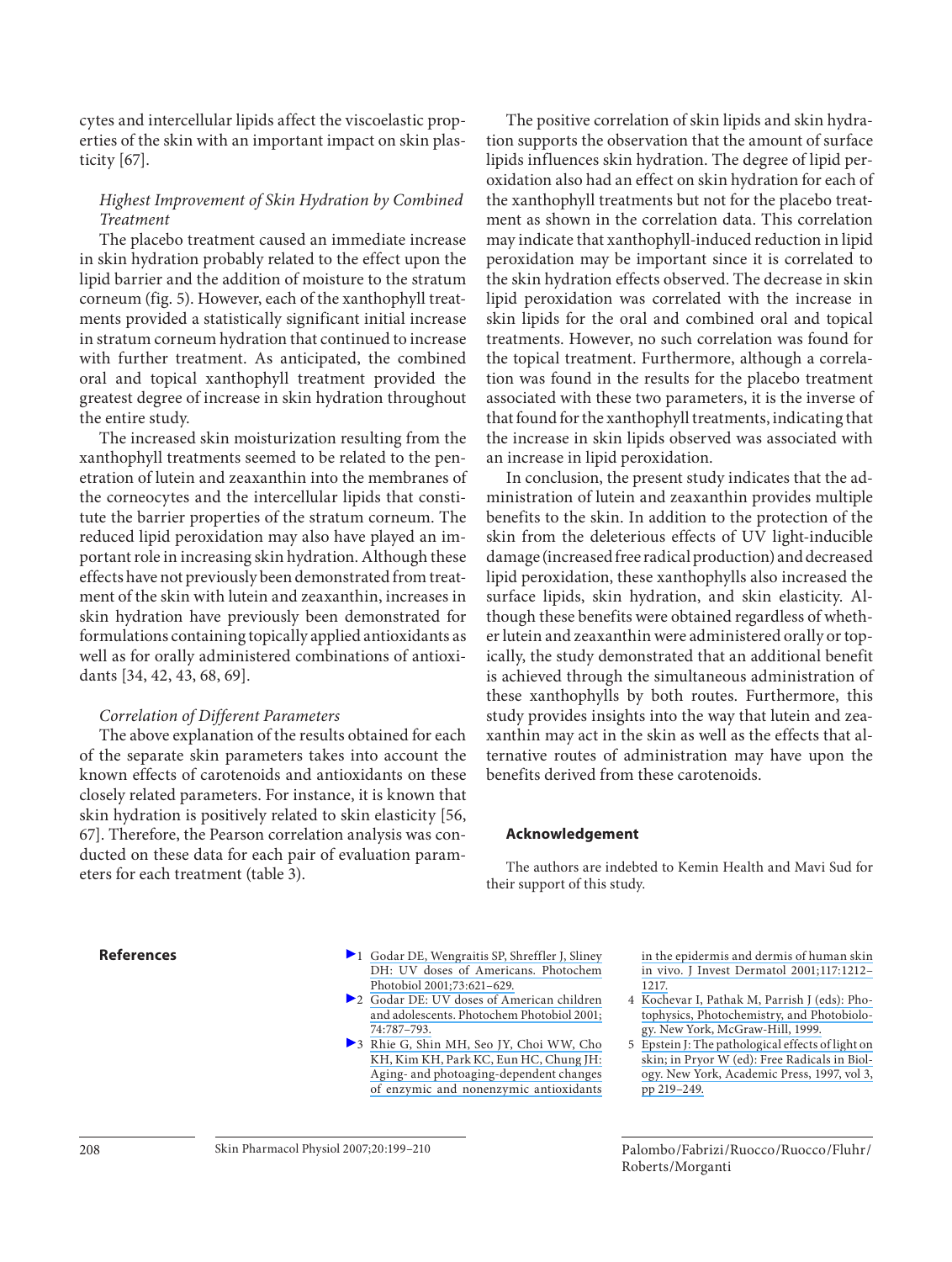- [fetter-Kochanek K: Photoaging as a conse](https://www.researchgate.net/publication/8939164_Wlaschek_M_Ma_W_Jansen-Durr_P_Scharffetter-Kochanek_KPhotoaging_as_a_consequence_of_natural_and_therapeutic_ultraviolet_irradiation-studies_on_PUVA-induced_senescence-like_growth_arrest_of_human_derma?el=1_x_8&enrichId=rgreq-ec6fe430-4f7b-47ed-bfa7-745540431ed9&enrichSource=Y292ZXJQYWdlOzYzODE1MjY7QVM6OTc0NjgzODU1OTUzOTlAMTQwMDI0OTY4MjQyOA==)[quence of natural and therapeutic ultraviolet](https://www.researchgate.net/publication/8939164_Wlaschek_M_Ma_W_Jansen-Durr_P_Scharffetter-Kochanek_KPhotoaging_as_a_consequence_of_natural_and_therapeutic_ultraviolet_irradiation-studies_on_PUVA-induced_senescence-like_growth_arrest_of_human_derma?el=1_x_8&enrichId=rgreq-ec6fe430-4f7b-47ed-bfa7-745540431ed9&enrichSource=Y292ZXJQYWdlOzYzODE1MjY7QVM6OTc0NjgzODU1OTUzOTlAMTQwMDI0OTY4MjQyOA==)  [irradiation – studies on PUVA-induced se](https://www.researchgate.net/publication/8939164_Wlaschek_M_Ma_W_Jansen-Durr_P_Scharffetter-Kochanek_KPhotoaging_as_a_consequence_of_natural_and_therapeutic_ultraviolet_irradiation-studies_on_PUVA-induced_senescence-like_growth_arrest_of_human_derma?el=1_x_8&enrichId=rgreq-ec6fe430-4f7b-47ed-bfa7-745540431ed9&enrichSource=Y292ZXJQYWdlOzYzODE1MjY7QVM6OTc0NjgzODU1OTUzOTlAMTQwMDI0OTY4MjQyOA==)[nescence-like growth arrest of human der](https://www.researchgate.net/publication/8939164_Wlaschek_M_Ma_W_Jansen-Durr_P_Scharffetter-Kochanek_KPhotoaging_as_a_consequence_of_natural_and_therapeutic_ultraviolet_irradiation-studies_on_PUVA-induced_senescence-like_growth_arrest_of_human_derma?el=1_x_8&enrichId=rgreq-ec6fe430-4f7b-47ed-bfa7-745540431ed9&enrichSource=Y292ZXJQYWdlOzYzODE1MjY7QVM6OTc0NjgzODU1OTUzOTlAMTQwMDI0OTY4MjQyOA==)[mal fibroblasts. Exp Gerontol 2003; 38: 1265–](https://www.researchgate.net/publication/8939164_Wlaschek_M_Ma_W_Jansen-Durr_P_Scharffetter-Kochanek_KPhotoaging_as_a_consequence_of_natural_and_therapeutic_ultraviolet_irradiation-studies_on_PUVA-induced_senescence-like_growth_arrest_of_human_derma?el=1_x_8&enrichId=rgreq-ec6fe430-4f7b-47ed-bfa7-745540431ed9&enrichSource=Y292ZXJQYWdlOzYzODE1MjY7QVM6OTc0NjgzODU1OTUzOTlAMTQwMDI0OTY4MjQyOA==) [1270.](https://www.researchgate.net/publication/8939164_Wlaschek_M_Ma_W_Jansen-Durr_P_Scharffetter-Kochanek_KPhotoaging_as_a_consequence_of_natural_and_therapeutic_ultraviolet_irradiation-studies_on_PUVA-induced_senescence-like_growth_arrest_of_human_derma?el=1_x_8&enrichId=rgreq-ec6fe430-4f7b-47ed-bfa7-745540431ed9&enrichSource=Y292ZXJQYWdlOzYzODE1MjY7QVM6OTc0NjgzODU1OTUzOTlAMTQwMDI0OTY4MjQyOA==)
- [7 Scharffetter-Kochanek K: Photoaging of the](https://www.researchgate.net/publication/14310823_Photoaging_of_the_Connective_Tissue_of_Skin_Its_Prevention_and_Therapy?el=1_x_8&enrichId=rgreq-ec6fe430-4f7b-47ed-bfa7-745540431ed9&enrichSource=Y292ZXJQYWdlOzYzODE1MjY7QVM6OTc0NjgzODU1OTUzOTlAMTQwMDI0OTY4MjQyOA==)  [connective tissue of skin: its prevention and](https://www.researchgate.net/publication/14310823_Photoaging_of_the_Connective_Tissue_of_Skin_Its_Prevention_and_Therapy?el=1_x_8&enrichId=rgreq-ec6fe430-4f7b-47ed-bfa7-745540431ed9&enrichSource=Y292ZXJQYWdlOzYzODE1MjY7QVM6OTc0NjgzODU1OTUzOTlAMTQwMDI0OTY4MjQyOA==)  therapy. Adv Pharmacol 1997;38:639-655.
- 8 [Lange BA, Buettner GR: Electron paramag](https://www.researchgate.net/publication/12106648_Electron_paramagnetic_resonance_detection_of_free_radicals_in_UV-irradiated_human_and_mouse_skin?el=1_x_8&enrichId=rgreq-ec6fe430-4f7b-47ed-bfa7-745540431ed9&enrichSource=Y292ZXJQYWdlOzYzODE1MjY7QVM6OTc0NjgzODU1OTUzOTlAMTQwMDI0OTY4MjQyOA==)[netic resonance detection of free radicals in](https://www.researchgate.net/publication/12106648_Electron_paramagnetic_resonance_detection_of_free_radicals_in_UV-irradiated_human_and_mouse_skin?el=1_x_8&enrichId=rgreq-ec6fe430-4f7b-47ed-bfa7-745540431ed9&enrichSource=Y292ZXJQYWdlOzYzODE1MjY7QVM6OTc0NjgzODU1OTUzOTlAMTQwMDI0OTY4MjQyOA==)  [UV-irradiated human and mouse skin. Curr](https://www.researchgate.net/publication/12106648_Electron_paramagnetic_resonance_detection_of_free_radicals_in_UV-irradiated_human_and_mouse_skin?el=1_x_8&enrichId=rgreq-ec6fe430-4f7b-47ed-bfa7-745540431ed9&enrichSource=Y292ZXJQYWdlOzYzODE1MjY7QVM6OTc0NjgzODU1OTUzOTlAMTQwMDI0OTY4MjQyOA==)  Probl Dermatol 2001;29:18-25.
- 9 [Pathak MA, Stratton K: Free radicals in hu](https://www.researchgate.net/publication/18868899_Free_Radicals_in_Human_Skin_before_and_after_Exposure_to_Light?el=1_x_8&enrichId=rgreq-ec6fe430-4f7b-47ed-bfa7-745540431ed9&enrichSource=Y292ZXJQYWdlOzYzODE1MjY7QVM6OTc0NjgzODU1OTUzOTlAMTQwMDI0OTY4MjQyOA==)[man skin before and after exposure to light.](https://www.researchgate.net/publication/18868899_Free_Radicals_in_Human_Skin_before_and_after_Exposure_to_Light?el=1_x_8&enrichId=rgreq-ec6fe430-4f7b-47ed-bfa7-745540431ed9&enrichSource=Y292ZXJQYWdlOzYzODE1MjY7QVM6OTc0NjgzODU1OTUzOTlAMTQwMDI0OTY4MjQyOA==)  [Arch Biochem Biophys 1968; 123: 468–476.](https://www.researchgate.net/publication/18868899_Free_Radicals_in_Human_Skin_before_and_after_Exposure_to_Light?el=1_x_8&enrichId=rgreq-ec6fe430-4f7b-47ed-bfa7-745540431ed9&enrichSource=Y292ZXJQYWdlOzYzODE1MjY7QVM6OTc0NjgzODU1OTUzOTlAMTQwMDI0OTY4MjQyOA==)
- [10 Kulms D, Schwarz T: 20 years after mile](https://www.researchgate.net/publication/10958395_20_Years_After_-_Milestones_in_Molecular_Photobiology?el=1_x_8&enrichId=rgreq-ec6fe430-4f7b-47ed-bfa7-745540431ed9&enrichSource=Y292ZXJQYWdlOzYzODE1MjY7QVM6OTc0NjgzODU1OTUzOTlAMTQwMDI0OTY4MjQyOA==)[stones in molecular photobiology. J Investig](https://www.researchgate.net/publication/10958395_20_Years_After_-_Milestones_in_Molecular_Photobiology?el=1_x_8&enrichId=rgreq-ec6fe430-4f7b-47ed-bfa7-745540431ed9&enrichSource=Y292ZXJQYWdlOzYzODE1MjY7QVM6OTc0NjgzODU1OTUzOTlAMTQwMDI0OTY4MjQyOA==)  [Dermatol Symp Proc 2002; 7: 46–50.](https://www.researchgate.net/publication/10958395_20_Years_After_-_Milestones_in_Molecular_Photobiology?el=1_x_8&enrichId=rgreq-ec6fe430-4f7b-47ed-bfa7-745540431ed9&enrichSource=Y292ZXJQYWdlOzYzODE1MjY7QVM6OTc0NjgzODU1OTUzOTlAMTQwMDI0OTY4MjQyOA==)
- matic and non-enzymatic antioxidants in epidermis and dermis of human skin. J Invest Dermatol 1994; 102: 122–124.
- 12 [Thiele J, Dreher F, Packer L: Antioxidant de](https://www.researchgate.net/publication/297787244_Antioxidant_defense_systems_in_skin_Reprinted_from_Cosmeceuticals_Drugs_vs_cosmetics_pg_145-187_2000?el=1_x_8&enrichId=rgreq-ec6fe430-4f7b-47ed-bfa7-745540431ed9&enrichSource=Y292ZXJQYWdlOzYzODE1MjY7QVM6OTc0NjgzODU1OTUzOTlAMTQwMDI0OTY4MjQyOA==)[fense systems in skin; in Elsner P, Maibach H](https://www.researchgate.net/publication/297787244_Antioxidant_defense_systems_in_skin_Reprinted_from_Cosmeceuticals_Drugs_vs_cosmetics_pg_145-187_2000?el=1_x_8&enrichId=rgreq-ec6fe430-4f7b-47ed-bfa7-745540431ed9&enrichSource=Y292ZXJQYWdlOzYzODE1MjY7QVM6OTc0NjgzODU1OTUzOTlAMTQwMDI0OTY4MjQyOA==)  [\(eds\): Drugs versus Cosmetics: Cosmeceuti](https://www.researchgate.net/publication/297787244_Antioxidant_defense_systems_in_skin_Reprinted_from_Cosmeceuticals_Drugs_vs_cosmetics_pg_145-187_2000?el=1_x_8&enrichId=rgreq-ec6fe430-4f7b-47ed-bfa7-745540431ed9&enrichSource=Y292ZXJQYWdlOzYzODE1MjY7QVM6OTc0NjgzODU1OTUzOTlAMTQwMDI0OTY4MjQyOA==)[cals? New York, Marcel Dekker, 2000, pp](https://www.researchgate.net/publication/297787244_Antioxidant_defense_systems_in_skin_Reprinted_from_Cosmeceuticals_Drugs_vs_cosmetics_pg_145-187_2000?el=1_x_8&enrichId=rgreq-ec6fe430-4f7b-47ed-bfa7-745540431ed9&enrichSource=Y292ZXJQYWdlOzYzODE1MjY7QVM6OTc0NjgzODU1OTUzOTlAMTQwMDI0OTY4MjQyOA==)  [145–188.](https://www.researchgate.net/publication/297787244_Antioxidant_defense_systems_in_skin_Reprinted_from_Cosmeceuticals_Drugs_vs_cosmetics_pg_145-187_2000?el=1_x_8&enrichId=rgreq-ec6fe430-4f7b-47ed-bfa7-745540431ed9&enrichSource=Y292ZXJQYWdlOzYzODE1MjY7QVM6OTc0NjgzODU1OTUzOTlAMTQwMDI0OTY4MjQyOA==)
- [13 Mathews-Roth MM, Pathak MA, Parrish J,](https://www.researchgate.net/publication/18597247_A_clinical_trial_of_the_effects_of_oral_b-carotene_on_the_responses_of_human_skin_to_solar_radiation?el=1_x_8&enrichId=rgreq-ec6fe430-4f7b-47ed-bfa7-745540431ed9&enrichSource=Y292ZXJQYWdlOzYzODE1MjY7QVM6OTc0NjgzODU1OTUzOTlAMTQwMDI0OTY4MjQyOA==)  [Fitzpatrick TB, Kass EH, Toda K, Clemens](https://www.researchgate.net/publication/18597247_A_clinical_trial_of_the_effects_of_oral_b-carotene_on_the_responses_of_human_skin_to_solar_radiation?el=1_x_8&enrichId=rgreq-ec6fe430-4f7b-47ed-bfa7-745540431ed9&enrichSource=Y292ZXJQYWdlOzYzODE1MjY7QVM6OTc0NjgzODU1OTUzOTlAMTQwMDI0OTY4MjQyOA==)  [W: A clinical trial of the effects of oral beta](https://www.researchgate.net/publication/18597247_A_clinical_trial_of_the_effects_of_oral_b-carotene_on_the_responses_of_human_skin_to_solar_radiation?el=1_x_8&enrichId=rgreq-ec6fe430-4f7b-47ed-bfa7-745540431ed9&enrichSource=Y292ZXJQYWdlOzYzODE1MjY7QVM6OTc0NjgzODU1OTUzOTlAMTQwMDI0OTY4MjQyOA==)[carotene on the responses of human skin to](https://www.researchgate.net/publication/18597247_A_clinical_trial_of_the_effects_of_oral_b-carotene_on_the_responses_of_human_skin_to_solar_radiation?el=1_x_8&enrichId=rgreq-ec6fe430-4f7b-47ed-bfa7-745540431ed9&enrichSource=Y292ZXJQYWdlOzYzODE1MjY7QVM6OTc0NjgzODU1OTUzOTlAMTQwMDI0OTY4MjQyOA==)  solar radiation. J Invest Dermatol 1972;59: [349–353.](https://www.researchgate.net/publication/18597247_A_clinical_trial_of_the_effects_of_oral_b-carotene_on_the_responses_of_human_skin_to_solar_radiation?el=1_x_8&enrichId=rgreq-ec6fe430-4f7b-47ed-bfa7-745540431ed9&enrichSource=Y292ZXJQYWdlOzYzODE1MjY7QVM6OTc0NjgzODU1OTUzOTlAMTQwMDI0OTY4MjQyOA==)
- [14 Mathews-Roth MM, Pathak UA, Fitzpatrick](https://www.researchgate.net/publication/18760336_b-Carotene_as_an_Oral_Photoprotective_Agent_in_Erythropoietic_Protoporphyria?el=1_x_8&enrichId=rgreq-ec6fe430-4f7b-47ed-bfa7-745540431ed9&enrichSource=Y292ZXJQYWdlOzYzODE1MjY7QVM6OTc0NjgzODU1OTUzOTlAMTQwMDI0OTY4MjQyOA==)  [TB, Harber LC, Kass EH: Beta-carotene as an](https://www.researchgate.net/publication/18760336_b-Carotene_as_an_Oral_Photoprotective_Agent_in_Erythropoietic_Protoporphyria?el=1_x_8&enrichId=rgreq-ec6fe430-4f7b-47ed-bfa7-745540431ed9&enrichSource=Y292ZXJQYWdlOzYzODE1MjY7QVM6OTc0NjgzODU1OTUzOTlAMTQwMDI0OTY4MjQyOA==)  [oral photoprotective agent in erythropoiet](https://www.researchgate.net/publication/18760336_b-Carotene_as_an_Oral_Photoprotective_Agent_in_Erythropoietic_Protoporphyria?el=1_x_8&enrichId=rgreq-ec6fe430-4f7b-47ed-bfa7-745540431ed9&enrichSource=Y292ZXJQYWdlOzYzODE1MjY7QVM6OTc0NjgzODU1OTUzOTlAMTQwMDI0OTY4MjQyOA==)[ic protoporphyria. JAMA 1974; 228: 1004–](https://www.researchgate.net/publication/18760336_b-Carotene_as_an_Oral_Photoprotective_Agent_in_Erythropoietic_Protoporphyria?el=1_x_8&enrichId=rgreq-ec6fe430-4f7b-47ed-bfa7-745540431ed9&enrichSource=Y292ZXJQYWdlOzYzODE1MjY7QVM6OTc0NjgzODU1OTUzOTlAMTQwMDI0OTY4MjQyOA==) [1008.](https://www.researchgate.net/publication/18760336_b-Carotene_as_an_Oral_Photoprotective_Agent_in_Erythropoietic_Protoporphyria?el=1_x_8&enrichId=rgreq-ec6fe430-4f7b-47ed-bfa7-745540431ed9&enrichSource=Y292ZXJQYWdlOzYzODE1MjY7QVM6OTc0NjgzODU1OTUzOTlAMTQwMDI0OTY4MjQyOA==)
- [15 Black HS, Chan JT: Suppression of ultravio](https://www.researchgate.net/publication/21978445_Suppression_of_ultraviolet_light_induced_tumor_formation_by_dietary_antioxidants?el=1_x_8&enrichId=rgreq-ec6fe430-4f7b-47ed-bfa7-745540431ed9&enrichSource=Y292ZXJQYWdlOzYzODE1MjY7QVM6OTc0NjgzODU1OTUzOTlAMTQwMDI0OTY4MjQyOA==)[let light-induced tumor formation by dietary](https://www.researchgate.net/publication/21978445_Suppression_of_ultraviolet_light_induced_tumor_formation_by_dietary_antioxidants?el=1_x_8&enrichId=rgreq-ec6fe430-4f7b-47ed-bfa7-745540431ed9&enrichSource=Y292ZXJQYWdlOzYzODE1MjY7QVM6OTc0NjgzODU1OTUzOTlAMTQwMDI0OTY4MjQyOA==)  antioxidants. J Invest Dermatol 1975;65: [412–414.](https://www.researchgate.net/publication/21978445_Suppression_of_ultraviolet_light_induced_tumor_formation_by_dietary_antioxidants?el=1_x_8&enrichId=rgreq-ec6fe430-4f7b-47ed-bfa7-745540431ed9&enrichSource=Y292ZXJQYWdlOzYzODE1MjY7QVM6OTc0NjgzODU1OTUzOTlAMTQwMDI0OTY4MjQyOA==)
- [TB, Harber LH, Kass EH: Beta carotene ther](https://www.researchgate.net/publication/22253923_Betacarotene_therapy_for_erythropoietic_protoporphyria_and_other_photosensitive_diseases?el=1_x_8&enrichId=rgreq-ec6fe430-4f7b-47ed-bfa7-745540431ed9&enrichSource=Y292ZXJQYWdlOzYzODE1MjY7QVM6OTc0NjgzODU1OTUzOTlAMTQwMDI0OTY4MjQyOA==)[apy for erythropoietic protoporphyria and](https://www.researchgate.net/publication/22253923_Betacarotene_therapy_for_erythropoietic_protoporphyria_and_other_photosensitive_diseases?el=1_x_8&enrichId=rgreq-ec6fe430-4f7b-47ed-bfa7-745540431ed9&enrichSource=Y292ZXJQYWdlOzYzODE1MjY7QVM6OTc0NjgzODU1OTUzOTlAMTQwMDI0OTY4MjQyOA==)  [other photosensitivity diseases. Arch Der](https://www.researchgate.net/publication/22253923_Betacarotene_therapy_for_erythropoietic_protoporphyria_and_other_photosensitive_diseases?el=1_x_8&enrichId=rgreq-ec6fe430-4f7b-47ed-bfa7-745540431ed9&enrichSource=Y292ZXJQYWdlOzYzODE1MjY7QVM6OTc0NjgzODU1OTUzOTlAMTQwMDI0OTY4MjQyOA==)[matol 1977; 113: 1229–1232.](https://www.researchgate.net/publication/22253923_Betacarotene_therapy_for_erythropoietic_protoporphyria_and_other_photosensitive_diseases?el=1_x_8&enrichId=rgreq-ec6fe430-4f7b-47ed-bfa7-745540431ed9&enrichSource=Y292ZXJQYWdlOzYzODE1MjY7QVM6OTc0NjgzODU1OTUzOTlAMTQwMDI0OTY4MjQyOA==)
- [and the treatment of erythropoietic proto](https://www.researchgate.net/publication/22403477_Carotenoid_Pigments_and_the_Treatment_of_Erythropoietic_Protoporphyria?el=1_x_8&enrichId=rgreq-ec6fe430-4f7b-47ed-bfa7-745540431ed9&enrichSource=Y292ZXJQYWdlOzYzODE1MjY7QVM6OTc0NjgzODU1OTUzOTlAMTQwMDI0OTY4MjQyOA==)[porphyria. J Infect Dis 1978; 138: 924–927.](https://www.researchgate.net/publication/22403477_Carotenoid_Pigments_and_the_Treatment_of_Erythropoietic_Protoporphyria?el=1_x_8&enrichId=rgreq-ec6fe430-4f7b-47ed-bfa7-745540431ed9&enrichSource=Y292ZXJQYWdlOzYzODE1MjY7QVM6OTc0NjgzODU1OTUzOTlAMTQwMDI0OTY4MjQyOA==)
- 18 Mathews-Roth MM: Treatment of erythro[poietic protoporphyria with beta-carotene.](https://www.researchgate.net/publication/16661934_Treatment_of_erythropoietic_protoporphyria_with_beta-carotene?el=1_x_8&enrichId=rgreq-ec6fe430-4f7b-47ed-bfa7-745540431ed9&enrichSource=Y292ZXJQYWdlOzYzODE1MjY7QVM6OTc0NjgzODU1OTUzOTlAMTQwMDI0OTY4MjQyOA==)  Photodermatol 1984;1:318-321.
- [enoid dose level and protection against UV-B](https://www.researchgate.net/publication/19103301_Carotenoid_dose_level_and_protection_against_UV-B_induced_skin_tumors?el=1_x_8&enrichId=rgreq-ec6fe430-4f7b-47ed-bfa7-745540431ed9&enrichSource=Y292ZXJQYWdlOzYzODE1MjY7QVM6OTc0NjgzODU1OTUzOTlAMTQwMDI0OTY4MjQyOA==)  [induced skin tumors. Photochem Photobiol](https://www.researchgate.net/publication/19103301_Carotenoid_dose_level_and_protection_against_UV-B_induced_skin_tumors?el=1_x_8&enrichId=rgreq-ec6fe430-4f7b-47ed-bfa7-745540431ed9&enrichSource=Y292ZXJQYWdlOzYzODE1MjY7QVM6OTc0NjgzODU1OTUzOTlAMTQwMDI0OTY4MjQyOA==)  [1985; 42: 35–38.](https://www.researchgate.net/publication/19103301_Carotenoid_dose_level_and_protection_against_UV-B_induced_skin_tumors?el=1_x_8&enrichId=rgreq-ec6fe430-4f7b-47ed-bfa7-745540431ed9&enrichSource=Y292ZXJQYWdlOzYzODE1MjY7QVM6OTc0NjgzODU1OTUzOTlAMTQwMDI0OTY4MjQyOA==)
- [evolution of excited species in epidermis ex](https://www.researchgate.net/publication/19210106_Mathews-Roth_MM_Carotenoids_quench_evolution_of_excited_species_in_epidermis_exposed_to_UV-B_290-320_nm_light_Photochem_Photobiol43_91-93?el=1_x_8&enrichId=rgreq-ec6fe430-4f7b-47ed-bfa7-745540431ed9&enrichSource=Y292ZXJQYWdlOzYzODE1MjY7QVM6OTc0NjgzODU1OTUzOTlAMTQwMDI0OTY4MjQyOA==)[posed to UV-B \(290–320 nm\) light. Photo](https://www.researchgate.net/publication/19210106_Mathews-Roth_MM_Carotenoids_quench_evolution_of_excited_species_in_epidermis_exposed_to_UV-B_290-320_nm_light_Photochem_Photobiol43_91-93?el=1_x_8&enrichId=rgreq-ec6fe430-4f7b-47ed-bfa7-745540431ed9&enrichSource=Y292ZXJQYWdlOzYzODE1MjY7QVM6OTc0NjgzODU1OTUzOTlAMTQwMDI0OTY4MjQyOA==)chem Photobiol 1986;43:91-93.
- 6 [Wlaschek M, Ma W, Jansen-Durr P, Scharf-](https://www.researchgate.net/publication/8939164_Wlaschek_M_Ma_W_Jansen-Durr_P_Scharffetter-Kochanek_KPhotoaging_as_a_consequence_of_natural_and_therapeutic_ultraviolet_irradiation-studies_on_PUVA-induced_senescence-like_growth_arrest_of_human_derma?el=1_x_8&enrichId=rgreq-ec6fe430-4f7b-47ed-bfa7-745540431ed9&enrichSource=Y292ZXJQYWdlOzYzODE1MjY7QVM6OTc0NjgzODU1OTUzOTlAMTQwMDI0OTY4MjQyOA==) [21 Mathews-Roth MM: Beta-carotene therapy](https://www.researchgate.net/publication/20063166_Beta_Carotene_Therapy_for_Erythropoietic_Protoporphyria_and_Other_Photosensitivity_Diseases?el=1_x_8&enrichId=rgreq-ec6fe430-4f7b-47ed-bfa7-745540431ed9&enrichSource=Y292ZXJQYWdlOzYzODE1MjY7QVM6OTc0NjgzODU1OTUzOTlAMTQwMDI0OTY4MjQyOA==)  [for erythropoietic protoporphyria and other](https://www.researchgate.net/publication/20063166_Beta_Carotene_Therapy_for_Erythropoietic_Protoporphyria_and_Other_Photosensitivity_Diseases?el=1_x_8&enrichId=rgreq-ec6fe430-4f7b-47ed-bfa7-745540431ed9&enrichSource=Y292ZXJQYWdlOzYzODE1MjY7QVM6OTc0NjgzODU1OTUzOTlAMTQwMDI0OTY4MjQyOA==)  [photosensitivity diseases. Biochimie 1986;](https://www.researchgate.net/publication/20063166_Beta_Carotene_Therapy_for_Erythropoietic_Protoporphyria_and_Other_Photosensitivity_Diseases?el=1_x_8&enrichId=rgreq-ec6fe430-4f7b-47ed-bfa7-745540431ed9&enrichSource=Y292ZXJQYWdlOzYzODE1MjY7QVM6OTc0NjgzODU1OTUzOTlAMTQwMDI0OTY4MjQyOA==) [68: 875–884.](https://www.researchgate.net/publication/20063166_Beta_Carotene_Therapy_for_Erythropoietic_Protoporphyria_and_Other_Photosensitivity_Diseases?el=1_x_8&enrichId=rgreq-ec6fe430-4f7b-47ed-bfa7-745540431ed9&enrichSource=Y292ZXJQYWdlOzYzODE1MjY7QVM6OTc0NjgzODU1OTUzOTlAMTQwMDI0OTY4MjQyOA==)
	- 22 Mathews-Roth MM, Krinsky NI: Carot[enoids affect development of UV-B induced](https://www.researchgate.net/publication/20034522_Carotenoids_affect_development_of_UV-B_induced_skin_cancer?el=1_x_8&enrichId=rgreq-ec6fe430-4f7b-47ed-bfa7-745540431ed9&enrichSource=Y292ZXJQYWdlOzYzODE1MjY7QVM6OTc0NjgzODU1OTUzOTlAMTQwMDI0OTY4MjQyOA==)  skin cancer. Photochem Photobiol 1987;46: [507–509.](https://www.researchgate.net/publication/20034522_Carotenoids_affect_development_of_UV-B_induced_skin_cancer?el=1_x_8&enrichId=rgreq-ec6fe430-4f7b-47ed-bfa7-745540431ed9&enrichSource=Y292ZXJQYWdlOzYzODE1MjY7QVM6OTc0NjgzODU1OTUzOTlAMTQwMDI0OTY4MjQyOA==)
	- 23 Mathews-Roth MM: Photoprotection by ca[rotenoids. Fed Proc 1987; 46: 1890–1893.](https://www.researchgate.net/publication/19604538_Photoprotection_by_carotenoids?el=1_x_8&enrichId=rgreq-ec6fe430-4f7b-47ed-bfa7-745540431ed9&enrichSource=Y292ZXJQYWdlOzYzODE1MjY7QVM6OTc0NjgzODU1OTUzOTlAMTQwMDI0OTY4MjQyOA==)
	- 24 [White WS, Kim CI, Kalkwarf HJ, Bustos P,](https://www.researchgate.net/publication/19792720_Ultraviolet_light-induced_reductions_in_plasma_carotenoid_levels?el=1_x_8&enrichId=rgreq-ec6fe430-4f7b-47ed-bfa7-745540431ed9&enrichSource=Y292ZXJQYWdlOzYzODE1MjY7QVM6OTc0NjgzODU1OTUzOTlAMTQwMDI0OTY4MjQyOA==)  [Roe DA: Ultraviolet light-induced reduc](https://www.researchgate.net/publication/19792720_Ultraviolet_light-induced_reductions_in_plasma_carotenoid_levels?el=1_x_8&enrichId=rgreq-ec6fe430-4f7b-47ed-bfa7-745540431ed9&enrichSource=Y292ZXJQYWdlOzYzODE1MjY7QVM6OTc0NjgzODU1OTUzOTlAMTQwMDI0OTY4MjQyOA==)[tions in plasma carotenoid levels. Am J Clin](https://www.researchgate.net/publication/19792720_Ultraviolet_light-induced_reductions_in_plasma_carotenoid_levels?el=1_x_8&enrichId=rgreq-ec6fe430-4f7b-47ed-bfa7-745540431ed9&enrichSource=Y292ZXJQYWdlOzYzODE1MjY7QVM6OTc0NjgzODU1OTUzOTlAMTQwMDI0OTY4MjQyOA==)  Nutr 1988;47:879-883.
	- [25 Mathews-Roth MM: Systemic photoprotec-](https://www.researchgate.net/publication/19205843_Systemic_photoprotection?el=1_x_8&enrichId=rgreq-ec6fe430-4f7b-47ed-bfa7-745540431ed9&enrichSource=Y292ZXJQYWdlOzYzODE1MjY7QVM6OTc0NjgzODU1OTUzOTlAMTQwMDI0OTY4MjQyOA==) 39 [Alaluf S, Heinrich U, Stahl W, Tronnier H,](https://www.researchgate.net/publication/11481589_Dietary_carotenoids_contribute_to_normal_human_skin_color_and_UV_photosensitivity?el=1_x_8&enrichId=rgreq-ec6fe430-4f7b-47ed-bfa7-745540431ed9&enrichSource=Y292ZXJQYWdlOzYzODE1MjY7QVM6OTc0NjgzODU1OTUzOTlAMTQwMDI0OTY4MjQyOA==) [tion. Dermatol Clin 1986; 4: 335–339.](https://www.researchgate.net/publication/19205843_Systemic_photoprotection?el=1_x_8&enrichId=rgreq-ec6fe430-4f7b-47ed-bfa7-745540431ed9&enrichSource=Y292ZXJQYWdlOzYzODE1MjY7QVM6OTc0NjgzODU1OTUzOTlAMTQwMDI0OTY4MjQyOA==)
	- [26 Mathews-Roth MM: Carotenoid functions](https://www.researchgate.net/publication/20892955_Carotenoid_functions_in_photoprotection_and_cancer_prevention?el=1_x_8&enrichId=rgreq-ec6fe430-4f7b-47ed-bfa7-745540431ed9&enrichSource=Y292ZXJQYWdlOzYzODE1MjY7QVM6OTc0NjgzODU1OTUzOTlAMTQwMDI0OTY4MjQyOA==)  [in photoprotection and cancer prevention. J](https://www.researchgate.net/publication/20892955_Carotenoid_functions_in_photoprotection_and_cancer_prevention?el=1_x_8&enrichId=rgreq-ec6fe430-4f7b-47ed-bfa7-745540431ed9&enrichSource=Y292ZXJQYWdlOzYzODE1MjY7QVM6OTc0NjgzODU1OTUzOTlAMTQwMDI0OTY4MjQyOA==)  [Environ Pathol Toxicol Oncol 1990; 10: 181–](https://www.researchgate.net/publication/20892955_Carotenoid_functions_in_photoprotection_and_cancer_prevention?el=1_x_8&enrichId=rgreq-ec6fe430-4f7b-47ed-bfa7-745540431ed9&enrichSource=Y292ZXJQYWdlOzYzODE1MjY7QVM6OTc0NjgzODU1OTUzOTlAMTQwMDI0OTY4MjQyOA==) [192.](https://www.researchgate.net/publication/20892955_Carotenoid_functions_in_photoprotection_and_cancer_prevention?el=1_x_8&enrichId=rgreq-ec6fe430-4f7b-47ed-bfa7-745540431ed9&enrichSource=Y292ZXJQYWdlOzYzODE1MjY7QVM6OTc0NjgzODU1OTUzOTlAMTQwMDI0OTY4MjQyOA==)
- 11 Shindo Y, Witt E, Han D, Packer L: Enzy- [27 Black HS, Mathews-Roth MM: Protective](https://www.researchgate.net/publication/21273952_Protective_role_of_butylated_hydroxytoluene_and_certain_carotenoids_in_photocarcinogesis?el=1_x_8&enrichId=rgreq-ec6fe430-4f7b-47ed-bfa7-745540431ed9&enrichSource=Y292ZXJQYWdlOzYzODE1MjY7QVM6OTc0NjgzODU1OTUzOTlAMTQwMDI0OTY4MjQyOA==)  [role of butylated hydroxytoluene and certain](https://www.researchgate.net/publication/21273952_Protective_role_of_butylated_hydroxytoluene_and_certain_carotenoids_in_photocarcinogesis?el=1_x_8&enrichId=rgreq-ec6fe430-4f7b-47ed-bfa7-745540431ed9&enrichSource=Y292ZXJQYWdlOzYzODE1MjY7QVM6OTc0NjgzODU1OTUzOTlAMTQwMDI0OTY4MjQyOA==)  [carotenoids in photocarcinogenesis. Photo](https://www.researchgate.net/publication/21273952_Protective_role_of_butylated_hydroxytoluene_and_certain_carotenoids_in_photocarcinogesis?el=1_x_8&enrichId=rgreq-ec6fe430-4f7b-47ed-bfa7-745540431ed9&enrichSource=Y292ZXJQYWdlOzYzODE1MjY7QVM6OTc0NjgzODU1OTUzOTlAMTQwMDI0OTY4MjQyOA==)chem Photobiol 1991;53:707-716.
	- 28 Ribaya-Mercado JD, Blumberg JB: Lutein and zeaxanthin and their potential roles in disease prevention. J Am Coll Nutr 2004;23: 567S–587S.
	- [29 Biesalski HK, Hemmes C, Hopfenmuller W,](https://www.researchgate.net/publication/14474580_Effects_of_Controlled_Exposure_of_Sunlight_on_Plasma_and_Skin_Levels_of_b-Carotene?el=1_x_8&enrichId=rgreq-ec6fe430-4f7b-47ed-bfa7-745540431ed9&enrichSource=Y292ZXJQYWdlOzYzODE1MjY7QVM6OTc0NjgzODU1OTUzOTlAMTQwMDI0OTY4MjQyOA==)  [Schmid C, Gollnick HP: Effects of controlled](https://www.researchgate.net/publication/14474580_Effects_of_Controlled_Exposure_of_Sunlight_on_Plasma_and_Skin_Levels_of_b-Carotene?el=1_x_8&enrichId=rgreq-ec6fe430-4f7b-47ed-bfa7-745540431ed9&enrichSource=Y292ZXJQYWdlOzYzODE1MjY7QVM6OTc0NjgzODU1OTUzOTlAMTQwMDI0OTY4MjQyOA==)  [exposure of sunlight on plasma and skin lev](https://www.researchgate.net/publication/14474580_Effects_of_Controlled_Exposure_of_Sunlight_on_Plasma_and_Skin_Levels_of_b-Carotene?el=1_x_8&enrichId=rgreq-ec6fe430-4f7b-47ed-bfa7-745540431ed9&enrichSource=Y292ZXJQYWdlOzYzODE1MjY7QVM6OTc0NjgzODU1OTUzOTlAMTQwMDI0OTY4MjQyOA==)els of beta-carotene. Free Radic Res 1996;24: [215–224.](https://www.researchgate.net/publication/14474580_Effects_of_Controlled_Exposure_of_Sunlight_on_Plasma_and_Skin_Levels_of_b-Carotene?el=1_x_8&enrichId=rgreq-ec6fe430-4f7b-47ed-bfa7-745540431ed9&enrichSource=Y292ZXJQYWdlOzYzODE1MjY7QVM6OTc0NjgzODU1OTUzOTlAMTQwMDI0OTY4MjQyOA==)
	- 30 Steenvoorden D, van Henegouwen G: The use of endogenous antioxidants to improve 1997; 41: 1–10.
	- 31 [Mayne ST, Cartmel B, Silva F, Kim CS,](https://www.researchgate.net/publication/297489120_Effect_of_supplemental_beta-carotene_on_plasma_concentrations_of_carotenoids_retinol_and_alpha-tocopherol_in_humans?el=1_x_8&enrichId=rgreq-ec6fe430-4f7b-47ed-bfa7-745540431ed9&enrichSource=Y292ZXJQYWdlOzYzODE1MjY7QVM6OTc0NjgzODU1OTUzOTlAMTQwMDI0OTY4MjQyOA==) [Fallon BG, Briskin K, Zheng T, Baum M,](https://www.researchgate.net/publication/297489120_Effect_of_supplemental_beta-carotene_on_plasma_concentrations_of_carotenoids_retinol_and_alpha-tocopherol_in_humans?el=1_x_8&enrichId=rgreq-ec6fe430-4f7b-47ed-bfa7-745540431ed9&enrichSource=Y292ZXJQYWdlOzYzODE1MjY7QVM6OTc0NjgzODU1OTUzOTlAMTQwMDI0OTY4MjQyOA==)  [Shor-Posner G, Goodwin WJ Jr: Effect of](https://www.researchgate.net/publication/297489120_Effect_of_supplemental_beta-carotene_on_plasma_concentrations_of_carotenoids_retinol_and_alpha-tocopherol_in_humans?el=1_x_8&enrichId=rgreq-ec6fe430-4f7b-47ed-bfa7-745540431ed9&enrichSource=Y292ZXJQYWdlOzYzODE1MjY7QVM6OTc0NjgzODU1OTUzOTlAMTQwMDI0OTY4MjQyOA==)  [supplemental beta-carotene on plasma con](https://www.researchgate.net/publication/297489120_Effect_of_supplemental_beta-carotene_on_plasma_concentrations_of_carotenoids_retinol_and_alpha-tocopherol_in_humans?el=1_x_8&enrichId=rgreq-ec6fe430-4f7b-47ed-bfa7-745540431ed9&enrichSource=Y292ZXJQYWdlOzYzODE1MjY7QVM6OTc0NjgzODU1OTUzOTlAMTQwMDI0OTY4MjQyOA==)[centrations of carotenoids, retinol, and al](https://www.researchgate.net/publication/297489120_Effect_of_supplemental_beta-carotene_on_plasma_concentrations_of_carotenoids_retinol_and_alpha-tocopherol_in_humans?el=1_x_8&enrichId=rgreq-ec6fe430-4f7b-47ed-bfa7-745540431ed9&enrichSource=Y292ZXJQYWdlOzYzODE1MjY7QVM6OTc0NjgzODU1OTUzOTlAMTQwMDI0OTY4MjQyOA==)[pha-tocopherol in humans. Am J Clin Nutr](https://www.researchgate.net/publication/297489120_Effect_of_supplemental_beta-carotene_on_plasma_concentrations_of_carotenoids_retinol_and_alpha-tocopherol_in_humans?el=1_x_8&enrichId=rgreq-ec6fe430-4f7b-47ed-bfa7-745540431ed9&enrichSource=Y292ZXJQYWdlOzYzODE1MjY7QVM6OTc0NjgzODU1OTUzOTlAMTQwMDI0OTY4MjQyOA==)  1998; 68: 642 - 647.
- 16 Mathews-Roth MM, Pathak MA, Fitzpatrick > [32 Bohm F, Edge R, Lange L, Truscott T: En](https://www.researchgate.net/publication/13486862_Enhanced_protection_of_human_cells_against_ultraviolet_light_by_antioxidant_combinations_involving_dietary_carotenoids?el=1_x_8&enrichId=rgreq-ec6fe430-4f7b-47ed-bfa7-745540431ed9&enrichSource=Y292ZXJQYWdlOzYzODE1MjY7QVM6OTc0NjgzODU1OTUzOTlAMTQwMDI0OTY4MjQyOA==)[hanced protection of human cells against ul](https://www.researchgate.net/publication/13486862_Enhanced_protection_of_human_cells_against_ultraviolet_light_by_antioxidant_combinations_involving_dietary_carotenoids?el=1_x_8&enrichId=rgreq-ec6fe430-4f7b-47ed-bfa7-745540431ed9&enrichSource=Y292ZXJQYWdlOzYzODE1MjY7QVM6OTc0NjgzODU1OTUzOTlAMTQwMDI0OTY4MjQyOA==)[traviolet light by antioxidant combinations](https://www.researchgate.net/publication/13486862_Enhanced_protection_of_human_cells_against_ultraviolet_light_by_antioxidant_combinations_involving_dietary_carotenoids?el=1_x_8&enrichId=rgreq-ec6fe430-4f7b-47ed-bfa7-745540431ed9&enrichSource=Y292ZXJQYWdlOzYzODE1MjY7QVM6OTc0NjgzODU1OTUzOTlAMTQwMDI0OTY4MjQyOA==)  [involving dietary carotenoids. J Photochem](https://www.researchgate.net/publication/13486862_Enhanced_protection_of_human_cells_against_ultraviolet_light_by_antioxidant_combinations_involving_dietary_carotenoids?el=1_x_8&enrichId=rgreq-ec6fe430-4f7b-47ed-bfa7-745540431ed9&enrichSource=Y292ZXJQYWdlOzYzODE1MjY7QVM6OTc0NjgzODU1OTUzOTlAMTQwMDI0OTY4MjQyOA==)  Photobiol B 1998;44:211-215.
- 17 Mathews-Roth MM: Carotenoid pigments 33 Stahl W, Heinrich U, Jungmann H, von Laar [J, Schietzel M, Sies H, Tronnier H: Increased](https://www.researchgate.net/publication/13713470_Stahl_W_Heinrich_U_Jungmann_H_Von_Laar_J_Schietzel_M_Sies_H_Tronnier_H_Increased_dermal_carotenoid_levels_assessed_by_noninvasive_reflection_spectrophotometry_correlate_with_serum_levels_in_women_inge?el=1_x_8&enrichId=rgreq-ec6fe430-4f7b-47ed-bfa7-745540431ed9&enrichSource=Y292ZXJQYWdlOzYzODE1MjY7QVM6OTc0NjgzODU1OTUzOTlAMTQwMDI0OTY4MjQyOA==)  [dermal carotenoid levels assessed by nonin](https://www.researchgate.net/publication/13713470_Stahl_W_Heinrich_U_Jungmann_H_Von_Laar_J_Schietzel_M_Sies_H_Tronnier_H_Increased_dermal_carotenoid_levels_assessed_by_noninvasive_reflection_spectrophotometry_correlate_with_serum_levels_in_women_inge?el=1_x_8&enrichId=rgreq-ec6fe430-4f7b-47ed-bfa7-745540431ed9&enrichSource=Y292ZXJQYWdlOzYzODE1MjY7QVM6OTc0NjgzODU1OTUzOTlAMTQwMDI0OTY4MjQyOA==)[vasive reflection spectrophotometry corre](https://www.researchgate.net/publication/13713470_Stahl_W_Heinrich_U_Jungmann_H_Von_Laar_J_Schietzel_M_Sies_H_Tronnier_H_Increased_dermal_carotenoid_levels_assessed_by_noninvasive_reflection_spectrophotometry_correlate_with_serum_levels_in_women_inge?el=1_x_8&enrichId=rgreq-ec6fe430-4f7b-47ed-bfa7-745540431ed9&enrichSource=Y292ZXJQYWdlOzYzODE1MjY7QVM6OTc0NjgzODU1OTUzOTlAMTQwMDI0OTY4MjQyOA==)[late with serum levels in women ingesting](https://www.researchgate.net/publication/13713470_Stahl_W_Heinrich_U_Jungmann_H_Von_Laar_J_Schietzel_M_Sies_H_Tronnier_H_Increased_dermal_carotenoid_levels_assessed_by_noninvasive_reflection_spectrophotometry_correlate_with_serum_levels_in_women_inge?el=1_x_8&enrichId=rgreq-ec6fe430-4f7b-47ed-bfa7-745540431ed9&enrichSource=Y292ZXJQYWdlOzYzODE1MjY7QVM6OTc0NjgzODU1OTUzOTlAMTQwMDI0OTY4MjQyOA==)  [Betatene. J Nutr 1998; 128: 903–907.](https://www.researchgate.net/publication/13713470_Stahl_W_Heinrich_U_Jungmann_H_Von_Laar_J_Schietzel_M_Sies_H_Tronnier_H_Increased_dermal_carotenoid_levels_assessed_by_noninvasive_reflection_spectrophotometry_correlate_with_serum_levels_in_women_inge?el=1_x_8&enrichId=rgreq-ec6fe430-4f7b-47ed-bfa7-745540431ed9&enrichSource=Y292ZXJQYWdlOzYzODE1MjY7QVM6OTc0NjgzODU1OTUzOTlAMTQwMDI0OTY4MjQyOA==)
- [19 Mathews-Roth MM, Krinsky NI: Carot-](https://www.researchgate.net/publication/19103301_Carotenoid_dose_level_and_protection_against_UV-B_induced_skin_tumors?el=1_x_8&enrichId=rgreq-ec6fe430-4f7b-47ed-bfa7-745540431ed9&enrichSource=Y292ZXJQYWdlOzYzODE1MjY7QVM6OTc0NjgzODU1OTUzOTlAMTQwMDI0OTY4MjQyOA==) [34 Traikovich SS: Use of topical ascorbic acid](https://www.researchgate.net/publication/12777052_Use_of_Topical_Ascorbic_Acid_and_Its_Effects_on_Photodamaged_Skin_Topography?el=1_x_8&enrichId=rgreq-ec6fe430-4f7b-47ed-bfa7-745540431ed9&enrichSource=Y292ZXJQYWdlOzYzODE1MjY7QVM6OTc0NjgzODU1OTUzOTlAMTQwMDI0OTY4MjQyOA==)  [and its effects on photodamaged skin topog](https://www.researchgate.net/publication/12777052_Use_of_Topical_Ascorbic_Acid_and_Its_Effects_on_Photodamaged_Skin_Topography?el=1_x_8&enrichId=rgreq-ec6fe430-4f7b-47ed-bfa7-745540431ed9&enrichSource=Y292ZXJQYWdlOzYzODE1MjY7QVM6OTc0NjgzODU1OTUzOTlAMTQwMDI0OTY4MjQyOA==)[raphy. Arch Otolaryngol Head Neck Surg](https://www.researchgate.net/publication/12777052_Use_of_Topical_Ascorbic_Acid_and_Its_Effects_on_Photodamaged_Skin_Topography?el=1_x_8&enrichId=rgreq-ec6fe430-4f7b-47ed-bfa7-745540431ed9&enrichSource=Y292ZXJQYWdlOzYzODE1MjY7QVM6OTc0NjgzODU1OTUzOTlAMTQwMDI0OTY4MjQyOA==)  [1999; 125: 1091–1098.](https://www.researchgate.net/publication/12777052_Use_of_Topical_Ascorbic_Acid_and_Its_Effects_on_Photodamaged_Skin_Topography?el=1_x_8&enrichId=rgreq-ec6fe430-4f7b-47ed-bfa7-745540431ed9&enrichSource=Y292ZXJQYWdlOzYzODE1MjY7QVM6OTc0NjgzODU1OTUzOTlAMTQwMDI0OTY4MjQyOA==)
- 20 Mathews-Roth MM: Carotenoids quench 235 Lee J, Jiang S, Levine N, Watson RR: Carot- 249 Segger D, Shonlau F: Supplementation with [enoid supplementation reduces erythema in](https://www.researchgate.net/publication/12659419_Carotenoid_Supplementation_Reduces_Erythema_in_Human_Skin_After_Simulated_Solar_Radiation_Exposure?el=1_x_8&enrichId=rgreq-ec6fe430-4f7b-47ed-bfa7-745540431ed9&enrichSource=Y292ZXJQYWdlOzYzODE1MjY7QVM6OTc0NjgzODU1OTUzOTlAMTQwMDI0OTY4MjQyOA==)  [human skin after simulated solar radiation](https://www.researchgate.net/publication/12659419_Carotenoid_Supplementation_Reduces_Erythema_in_Human_Skin_After_Simulated_Solar_Radiation_Exposure?el=1_x_8&enrichId=rgreq-ec6fe430-4f7b-47ed-bfa7-745540431ed9&enrichSource=Y292ZXJQYWdlOzYzODE1MjY7QVM6OTc0NjgzODU1OTUzOTlAMTQwMDI0OTY4MjQyOA==)  exposure. Proc Soc Exp Biol Med 2000;223: [170–174.](https://www.researchgate.net/publication/12659419_Carotenoid_Supplementation_Reduces_Erythema_in_Human_Skin_After_Simulated_Solar_Radiation_Exposure?el=1_x_8&enrichId=rgreq-ec6fe430-4f7b-47ed-bfa7-745540431ed9&enrichSource=Y292ZXJQYWdlOzYzODE1MjY7QVM6OTc0NjgzODU1OTUzOTlAMTQwMDI0OTY4MjQyOA==)
- [36 Stahl W, Heinrich U, Jungmann H, Sies H,](https://www.researchgate.net/publication/12613885_Carotenoids_and_carotenoid_plus_vitamin_E_protect_against_UV-light_induced_erythema_in_humans?el=1_x_8&enrichId=rgreq-ec6fe430-4f7b-47ed-bfa7-745540431ed9&enrichSource=Y292ZXJQYWdlOzYzODE1MjY7QVM6OTc0NjgzODU1OTUzOTlAMTQwMDI0OTY4MjQyOA==) [Tronnier H: Carotenoids and carotenoids](https://www.researchgate.net/publication/12613885_Carotenoids_and_carotenoid_plus_vitamin_E_protect_against_UV-light_induced_erythema_in_humans?el=1_x_8&enrichId=rgreq-ec6fe430-4f7b-47ed-bfa7-745540431ed9&enrichSource=Y292ZXJQYWdlOzYzODE1MjY7QVM6OTc0NjgzODU1OTUzOTlAMTQwMDI0OTY4MjQyOA==) [plus vitamin E protect against ultraviolet](https://www.researchgate.net/publication/12613885_Carotenoids_and_carotenoid_plus_vitamin_E_protect_against_UV-light_induced_erythema_in_humans?el=1_x_8&enrichId=rgreq-ec6fe430-4f7b-47ed-bfa7-745540431ed9&enrichSource=Y292ZXJQYWdlOzYzODE1MjY7QVM6OTc0NjgzODU1OTUzOTlAMTQwMDI0OTY4MjQyOA==) [light-induced erythema in humans. Am J](https://www.researchgate.net/publication/12613885_Carotenoids_and_carotenoid_plus_vitamin_E_protect_against_UV-light_induced_erythema_in_humans?el=1_x_8&enrichId=rgreq-ec6fe430-4f7b-47ed-bfa7-745540431ed9&enrichSource=Y292ZXJQYWdlOzYzODE1MjY7QVM6OTc0NjgzODU1OTUzOTlAMTQwMDI0OTY4MjQyOA==) Clin Nutr 2000; 71: 795-798.
- 37 [Stahl W, Heinrich U, Wiseman S, Eichler O,](https://www.researchgate.net/publication/11997294_Dietary_tomato_paste_protects_against_Ultraviolet_Light-Induced_Erythema_in_Humans?el=1_x_8&enrichId=rgreq-ec6fe430-4f7b-47ed-bfa7-745540431ed9&enrichSource=Y292ZXJQYWdlOzYzODE1MjY7QVM6OTc0NjgzODU1OTUzOTlAMTQwMDI0OTY4MjQyOA==) [Sies H, Tronnier H: Dietary tomato paste](https://www.researchgate.net/publication/11997294_Dietary_tomato_paste_protects_against_Ultraviolet_Light-Induced_Erythema_in_Humans?el=1_x_8&enrichId=rgreq-ec6fe430-4f7b-47ed-bfa7-745540431ed9&enrichSource=Y292ZXJQYWdlOzYzODE1MjY7QVM6OTc0NjgzODU1OTUzOTlAMTQwMDI0OTY4MjQyOA==) [protects against ultraviolet light-induced er](https://www.researchgate.net/publication/11997294_Dietary_tomato_paste_protects_against_Ultraviolet_Light-Induced_Erythema_in_Humans?el=1_x_8&enrichId=rgreq-ec6fe430-4f7b-47ed-bfa7-745540431ed9&enrichSource=Y292ZXJQYWdlOzYzODE1MjY7QVM6OTc0NjgzODU1OTUzOTlAMTQwMDI0OTY4MjQyOA==)[ythema in humans. J Nutr 2001; 131: 1449–](https://www.researchgate.net/publication/11997294_Dietary_tomato_paste_protects_against_Ultraviolet_Light-Induced_Erythema_in_Humans?el=1_x_8&enrichId=rgreq-ec6fe430-4f7b-47ed-bfa7-745540431ed9&enrichSource=Y292ZXJQYWdlOzYzODE1MjY7QVM6OTc0NjgzODU1OTUzOTlAMTQwMDI0OTY4MjQyOA==) [1451.](https://www.researchgate.net/publication/11997294_Dietary_tomato_paste_protects_against_Ultraviolet_Light-Induced_Erythema_in_Humans?el=1_x_8&enrichId=rgreq-ec6fe430-4f7b-47ed-bfa7-745540431ed9&enrichSource=Y292ZXJQYWdlOzYzODE1MjY7QVM6OTc0NjgzODU1OTUzOTlAMTQwMDI0OTY4MjQyOA==) 
	- [38 Mortensen A, Skibsted L, Truscott R: The in](https://www.researchgate.net/publication/11977172_The_Interaction_of_Dietary_Carotenoids_with_Radical_Species?el=1_x_8&enrichId=rgreq-ec6fe430-4f7b-47ed-bfa7-745540431ed9&enrichSource=Y292ZXJQYWdlOzYzODE1MjY7QVM6OTc0NjgzODU1OTUzOTlAMTQwMDI0OTY4MjQyOA==)[teraction of dietary carotenoids with radical](https://www.researchgate.net/publication/11977172_The_Interaction_of_Dietary_Carotenoids_with_Radical_Species?el=1_x_8&enrichId=rgreq-ec6fe430-4f7b-47ed-bfa7-745540431ed9&enrichSource=Y292ZXJQYWdlOzYzODE1MjY7QVM6OTc0NjgzODU1OTUzOTlAMTQwMDI0OTY4MjQyOA==) species. Arch Biochem Biophys 2001;385: [13–19.](https://www.researchgate.net/publication/11977172_The_Interaction_of_Dietary_Carotenoids_with_Radical_Species?el=1_x_8&enrichId=rgreq-ec6fe430-4f7b-47ed-bfa7-745540431ed9&enrichSource=Y292ZXJQYWdlOzYzODE1MjY7QVM6OTc0NjgzODU1OTUzOTlAMTQwMDI0OTY4MjQyOA==)
	- [Wiseman S: Dietary carotenoids contribute](https://www.researchgate.net/publication/11481589_Dietary_carotenoids_contribute_to_normal_human_skin_color_and_UV_photosensitivity?el=1_x_8&enrichId=rgreq-ec6fe430-4f7b-47ed-bfa7-745540431ed9&enrichSource=Y292ZXJQYWdlOzYzODE1MjY7QVM6OTc0NjgzODU1OTUzOTlAMTQwMDI0OTY4MjQyOA==) [to normal human skin color and UV photo](https://www.researchgate.net/publication/11481589_Dietary_carotenoids_contribute_to_normal_human_skin_color_and_UV_photosensitivity?el=1_x_8&enrichId=rgreq-ec6fe430-4f7b-47ed-bfa7-745540431ed9&enrichSource=Y292ZXJQYWdlOzYzODE1MjY7QVM6OTc0NjgzODU1OTUzOTlAMTQwMDI0OTY4MjQyOA==)sensitivity. J Nutr 2002;132:399-403.
- [40 Eichler O, Sies H, Stahl W: Divergent opti](https://www.researchgate.net/publication/11355196_Divergent_Optimum_Levels_of_Lycopene_b-Carotene_and_Lutein_Protecting_Against_UVB_Irradiation_in_Human_Fibroblasts?el=1_x_8&enrichId=rgreq-ec6fe430-4f7b-47ed-bfa7-745540431ed9&enrichSource=Y292ZXJQYWdlOzYzODE1MjY7QVM6OTc0NjgzODU1OTUzOTlAMTQwMDI0OTY4MjQyOA==)[mum levels of lycopene, beta-carotene and](https://www.researchgate.net/publication/11355196_Divergent_Optimum_Levels_of_Lycopene_b-Carotene_and_Lutein_Protecting_Against_UVB_Irradiation_in_Human_Fibroblasts?el=1_x_8&enrichId=rgreq-ec6fe430-4f7b-47ed-bfa7-745540431ed9&enrichSource=Y292ZXJQYWdlOzYzODE1MjY7QVM6OTc0NjgzODU1OTUzOTlAMTQwMDI0OTY4MjQyOA==) [lutein protecting against UVB irradiation in](https://www.researchgate.net/publication/11355196_Divergent_Optimum_Levels_of_Lycopene_b-Carotene_and_Lutein_Protecting_Against_UVB_Irradiation_in_Human_Fibroblasts?el=1_x_8&enrichId=rgreq-ec6fe430-4f7b-47ed-bfa7-745540431ed9&enrichSource=Y292ZXJQYWdlOzYzODE1MjY7QVM6OTc0NjgzODU1OTUzOTlAMTQwMDI0OTY4MjQyOA==) [human fibroblasts. Photochem Photobiol](https://www.researchgate.net/publication/11355196_Divergent_Optimum_Levels_of_Lycopene_b-Carotene_and_Lutein_Protecting_Against_UVB_Irradiation_in_Human_Fibroblasts?el=1_x_8&enrichId=rgreq-ec6fe430-4f7b-47ed-bfa7-745540431ed9&enrichSource=Y292ZXJQYWdlOzYzODE1MjY7QVM6OTc0NjgzODU1OTUzOTlAMTQwMDI0OTY4MjQyOA==) [2002; 75: 503–506.](https://www.researchgate.net/publication/11355196_Divergent_Optimum_Levels_of_Lycopene_b-Carotene_and_Lutein_Protecting_Against_UVB_Irradiation_in_Human_Fibroblasts?el=1_x_8&enrichId=rgreq-ec6fe430-4f7b-47ed-bfa7-745540431ed9&enrichSource=Y292ZXJQYWdlOzYzODE1MjY7QVM6OTc0NjgzODU1OTUzOTlAMTQwMDI0OTY4MjQyOA==)
- <sup>2</sup>41 [Stahl W, Sies H: Carotenoids and protection](https://www.researchgate.net/publication/266034847_Carotenoids_and_protection_against_solar_UV_radiation?el=1_x_8&enrichId=rgreq-ec6fe430-4f7b-47ed-bfa7-745540431ed9&enrichSource=Y292ZXJQYWdlOzYzODE1MjY7QVM6OTc0NjgzODU1OTUzOTlAMTQwMDI0OTY4MjQyOA==) [against solar UV radiation. Skin Pharmacol](https://www.researchgate.net/publication/266034847_Carotenoids_and_protection_against_solar_UV_radiation?el=1_x_8&enrichId=rgreq-ec6fe430-4f7b-47ed-bfa7-745540431ed9&enrichSource=Y292ZXJQYWdlOzYzODE1MjY7QVM6OTc0NjgzODU1OTUzOTlAMTQwMDI0OTY4MjQyOA==) [Appl Skin Physiol 2002; 15: 291–296.](https://www.researchgate.net/publication/266034847_Carotenoids_and_protection_against_solar_UV_radiation?el=1_x_8&enrichId=rgreq-ec6fe430-4f7b-47ed-bfa7-745540431ed9&enrichSource=Y292ZXJQYWdlOzYzODE1MjY7QVM6OTc0NjgzODU1OTUzOTlAMTQwMDI0OTY4MjQyOA==)
- [42 Fitzpatrick RE, Rostan EF: Double-blind,](https://www.researchgate.net/publication/262859568_Double-Blind_Half-Face_Study_Comparing_Topical_Vitamin_C_and_Vehicle_for_Rejuvenation_of_Photodamage?el=1_x_8&enrichId=rgreq-ec6fe430-4f7b-47ed-bfa7-745540431ed9&enrichSource=Y292ZXJQYWdlOzYzODE1MjY7QVM6OTc0NjgzODU1OTUzOTlAMTQwMDI0OTY4MjQyOA==) [half-face study comparing topical vitamin C](https://www.researchgate.net/publication/262859568_Double-Blind_Half-Face_Study_Comparing_Topical_Vitamin_C_and_Vehicle_for_Rejuvenation_of_Photodamage?el=1_x_8&enrichId=rgreq-ec6fe430-4f7b-47ed-bfa7-745540431ed9&enrichSource=Y292ZXJQYWdlOzYzODE1MjY7QVM6OTc0NjgzODU1OTUzOTlAMTQwMDI0OTY4MjQyOA==) [and vehicle for rejuvenation of photodam](https://www.researchgate.net/publication/262859568_Double-Blind_Half-Face_Study_Comparing_Topical_Vitamin_C_and_Vehicle_for_Rejuvenation_of_Photodamage?el=1_x_8&enrichId=rgreq-ec6fe430-4f7b-47ed-bfa7-745540431ed9&enrichSource=Y292ZXJQYWdlOzYzODE1MjY7QVM6OTc0NjgzODU1OTUzOTlAMTQwMDI0OTY4MjQyOA==)[age. Dermatol Surg 2002; 28: 231–236.](https://www.researchgate.net/publication/262859568_Double-Blind_Half-Face_Study_Comparing_Topical_Vitamin_C_and_Vehicle_for_Rejuvenation_of_Photodamage?el=1_x_8&enrichId=rgreq-ec6fe430-4f7b-47ed-bfa7-745540431ed9&enrichSource=Y292ZXJQYWdlOzYzODE1MjY7QVM6OTc0NjgzODU1OTUzOTlAMTQwMDI0OTY4MjQyOA==)
- [43 Morganti P, Bruno C, Guarneri F, Cardillo](https://www.researchgate.net/publication/5355199_Role_of_topical_and_nutritional_supplement_to_modify_the_oxidative_stress?el=1_x_8&enrichId=rgreq-ec6fe430-4f7b-47ed-bfa7-745540431ed9&enrichSource=Y292ZXJQYWdlOzYzODE1MjY7QVM6OTc0NjgzODU1OTUzOTlAMTQwMDI0OTY4MjQyOA==) [A, Del Ciotto P, Valenzano F: Role of topical](https://www.researchgate.net/publication/5355199_Role_of_topical_and_nutritional_supplement_to_modify_the_oxidative_stress?el=1_x_8&enrichId=rgreq-ec6fe430-4f7b-47ed-bfa7-745540431ed9&enrichSource=Y292ZXJQYWdlOzYzODE1MjY7QVM6OTc0NjgzODU1OTUzOTlAMTQwMDI0OTY4MjQyOA==) [and nutritional supplement to modify the](https://www.researchgate.net/publication/5355199_Role_of_topical_and_nutritional_supplement_to_modify_the_oxidative_stress?el=1_x_8&enrichId=rgreq-ec6fe430-4f7b-47ed-bfa7-745540431ed9&enrichSource=Y292ZXJQYWdlOzYzODE1MjY7QVM6OTc0NjgzODU1OTUzOTlAMTQwMDI0OTY4MjQyOA==) [oxidative stress. Int J Cosmet Sci 2002; 24:](https://www.researchgate.net/publication/5355199_Role_of_topical_and_nutritional_supplement_to_modify_the_oxidative_stress?el=1_x_8&enrichId=rgreq-ec6fe430-4f7b-47ed-bfa7-745540431ed9&enrichSource=Y292ZXJQYWdlOzYzODE1MjY7QVM6OTc0NjgzODU1OTUzOTlAMTQwMDI0OTY4MjQyOA==) [331–339.](https://www.researchgate.net/publication/5355199_Role_of_topical_and_nutritional_supplement_to_modify_the_oxidative_stress?el=1_x_8&enrichId=rgreq-ec6fe430-4f7b-47ed-bfa7-745540431ed9&enrichSource=Y292ZXJQYWdlOzYzODE1MjY7QVM6OTc0NjgzODU1OTUzOTlAMTQwMDI0OTY4MjQyOA==)
- photoprotection. J Photochem Photobiol B  [44 Offord EA, Gautier JC, Avanti O, Scaletta C,](https://www.researchgate.net/publication/11315935_Photoprotective_potential_of_lycopene_b-carotene_vitamin_E_vitamin_C_and_carnosic_acid_in_UVA-irradiated_human_skin_fibroblasts?el=1_x_8&enrichId=rgreq-ec6fe430-4f7b-47ed-bfa7-745540431ed9&enrichSource=Y292ZXJQYWdlOzYzODE1MjY7QVM6OTc0NjgzODU1OTUzOTlAMTQwMDI0OTY4MjQyOA==) [Runge F, Kramer K, Applegate LA: Photo](https://www.researchgate.net/publication/11315935_Photoprotective_potential_of_lycopene_b-carotene_vitamin_E_vitamin_C_and_carnosic_acid_in_UVA-irradiated_human_skin_fibroblasts?el=1_x_8&enrichId=rgreq-ec6fe430-4f7b-47ed-bfa7-745540431ed9&enrichSource=Y292ZXJQYWdlOzYzODE1MjY7QVM6OTc0NjgzODU1OTUzOTlAMTQwMDI0OTY4MjQyOA==)[protective potential of lycopene, beta-caro](https://www.researchgate.net/publication/11315935_Photoprotective_potential_of_lycopene_b-carotene_vitamin_E_vitamin_C_and_carnosic_acid_in_UVA-irradiated_human_skin_fibroblasts?el=1_x_8&enrichId=rgreq-ec6fe430-4f7b-47ed-bfa7-745540431ed9&enrichSource=Y292ZXJQYWdlOzYzODE1MjY7QVM6OTc0NjgzODU1OTUzOTlAMTQwMDI0OTY4MjQyOA==)[tene, vitamin E, vitamin C and carnosic acid](https://www.researchgate.net/publication/11315935_Photoprotective_potential_of_lycopene_b-carotene_vitamin_E_vitamin_C_and_carnosic_acid_in_UVA-irradiated_human_skin_fibroblasts?el=1_x_8&enrichId=rgreq-ec6fe430-4f7b-47ed-bfa7-745540431ed9&enrichSource=Y292ZXJQYWdlOzYzODE1MjY7QVM6OTc0NjgzODU1OTUzOTlAMTQwMDI0OTY4MjQyOA==) [in UVA-irradiated human skin fibroblasts.](https://www.researchgate.net/publication/11315935_Photoprotective_potential_of_lycopene_b-carotene_vitamin_E_vitamin_C_and_carnosic_acid_in_UVA-irradiated_human_skin_fibroblasts?el=1_x_8&enrichId=rgreq-ec6fe430-4f7b-47ed-bfa7-745540431ed9&enrichSource=Y292ZXJQYWdlOzYzODE1MjY7QVM6OTc0NjgzODU1OTUzOTlAMTQwMDI0OTY4MjQyOA==) [Free Radic Biol Med 2002; 32: 1293–1303.](https://www.researchgate.net/publication/11315935_Photoprotective_potential_of_lycopene_b-carotene_vitamin_E_vitamin_C_and_carnosic_acid_in_UVA-irradiated_human_skin_fibroblasts?el=1_x_8&enrichId=rgreq-ec6fe430-4f7b-47ed-bfa7-745540431ed9&enrichSource=Y292ZXJQYWdlOzYzODE1MjY7QVM6OTc0NjgzODU1OTUzOTlAMTQwMDI0OTY4MjQyOA==)
	- 45 [Sies H, Stahl W: Non-nutritive bioactive con](https://www.researchgate.net/publication/10760163_Non-nutritive_bioactive_constituents_of_plants_Lycopene_lutein_and_zeaxanthin?el=1_x_8&enrichId=rgreq-ec6fe430-4f7b-47ed-bfa7-745540431ed9&enrichSource=Y292ZXJQYWdlOzYzODE1MjY7QVM6OTc0NjgzODU1OTUzOTlAMTQwMDI0OTY4MjQyOA==)[stituents of plants: lycopene, lutein and zea](https://www.researchgate.net/publication/10760163_Non-nutritive_bioactive_constituents_of_plants_Lycopene_lutein_and_zeaxanthin?el=1_x_8&enrichId=rgreq-ec6fe430-4f7b-47ed-bfa7-745540431ed9&enrichSource=Y292ZXJQYWdlOzYzODE1MjY7QVM6OTc0NjgzODU1OTUzOTlAMTQwMDI0OTY4MjQyOA==)xanthin. Int J Vitam Nutr Res 2003;73:95-[100.](https://www.researchgate.net/publication/10760163_Non-nutritive_bioactive_constituents_of_plants_Lycopene_lutein_and_zeaxanthin?el=1_x_8&enrichId=rgreq-ec6fe430-4f7b-47ed-bfa7-745540431ed9&enrichSource=Y292ZXJQYWdlOzYzODE1MjY7QVM6OTc0NjgzODU1OTUzOTlAMTQwMDI0OTY4MjQyOA==)
		- [46 Heinrich U, Gartner C, Wiebusch M, Eichler](https://www.researchgate.net/publication/10963019_Supplementation_with_beta-carotein_or_a_similar_amount_of_mixed_carotenoids_protects_humans_from_UV-Induced_erythema?el=1_x_8&enrichId=rgreq-ec6fe430-4f7b-47ed-bfa7-745540431ed9&enrichSource=Y292ZXJQYWdlOzYzODE1MjY7QVM6OTc0NjgzODU1OTUzOTlAMTQwMDI0OTY4MjQyOA==) [O, Sies H, Tronnier H, Stahl W: Supplemen](https://www.researchgate.net/publication/10963019_Supplementation_with_beta-carotein_or_a_similar_amount_of_mixed_carotenoids_protects_humans_from_UV-Induced_erythema?el=1_x_8&enrichId=rgreq-ec6fe430-4f7b-47ed-bfa7-745540431ed9&enrichSource=Y292ZXJQYWdlOzYzODE1MjY7QVM6OTc0NjgzODU1OTUzOTlAMTQwMDI0OTY4MjQyOA==)[tation with beta-carotene or a similar amount](https://www.researchgate.net/publication/10963019_Supplementation_with_beta-carotein_or_a_similar_amount_of_mixed_carotenoids_protects_humans_from_UV-Induced_erythema?el=1_x_8&enrichId=rgreq-ec6fe430-4f7b-47ed-bfa7-745540431ed9&enrichSource=Y292ZXJQYWdlOzYzODE1MjY7QVM6OTc0NjgzODU1OTUzOTlAMTQwMDI0OTY4MjQyOA==) [of mixed carotenoids protects humans from](https://www.researchgate.net/publication/10963019_Supplementation_with_beta-carotein_or_a_similar_amount_of_mixed_carotenoids_protects_humans_from_UV-Induced_erythema?el=1_x_8&enrichId=rgreq-ec6fe430-4f7b-47ed-bfa7-745540431ed9&enrichSource=Y292ZXJQYWdlOzYzODE1MjY7QVM6OTc0NjgzODU1OTUzOTlAMTQwMDI0OTY4MjQyOA==) UV-induced erythema. J Nutr 2003;133:98-[101.](https://www.researchgate.net/publication/10963019_Supplementation_with_beta-carotein_or_a_similar_amount_of_mixed_carotenoids_protects_humans_from_UV-Induced_erythema?el=1_x_8&enrichId=rgreq-ec6fe430-4f7b-47ed-bfa7-745540431ed9&enrichSource=Y292ZXJQYWdlOzYzODE1MjY7QVM6OTc0NjgzODU1OTUzOTlAMTQwMDI0OTY4MjQyOA==)
		- 47 [Astley SB, Hughes DA, Wright AJ, Elliott](https://www.researchgate.net/publication/8898164_DNA_damage_and_susceptibility_to_oxidative_damage_in_lymphocytes_Effects_of_carotenoids_in_vitro_and_in_vivo?el=1_x_8&enrichId=rgreq-ec6fe430-4f7b-47ed-bfa7-745540431ed9&enrichSource=Y292ZXJQYWdlOzYzODE1MjY7QVM6OTc0NjgzODU1OTUzOTlAMTQwMDI0OTY4MjQyOA==) [RM, Southon S: DNA damage and suscepti](https://www.researchgate.net/publication/8898164_DNA_damage_and_susceptibility_to_oxidative_damage_in_lymphocytes_Effects_of_carotenoids_in_vitro_and_in_vivo?el=1_x_8&enrichId=rgreq-ec6fe430-4f7b-47ed-bfa7-745540431ed9&enrichSource=Y292ZXJQYWdlOzYzODE1MjY7QVM6OTc0NjgzODU1OTUzOTlAMTQwMDI0OTY4MjQyOA==)[bility to oxidative damage in lymphocytes:](https://www.researchgate.net/publication/8898164_DNA_damage_and_susceptibility_to_oxidative_damage_in_lymphocytes_Effects_of_carotenoids_in_vitro_and_in_vivo?el=1_x_8&enrichId=rgreq-ec6fe430-4f7b-47ed-bfa7-745540431ed9&enrichSource=Y292ZXJQYWdlOzYzODE1MjY7QVM6OTc0NjgzODU1OTUzOTlAMTQwMDI0OTY4MjQyOA==) [effects of carotenoids in vitro and in vivo. Br](https://www.researchgate.net/publication/8898164_DNA_damage_and_susceptibility_to_oxidative_damage_in_lymphocytes_Effects_of_carotenoids_in_vitro_and_in_vivo?el=1_x_8&enrichId=rgreq-ec6fe430-4f7b-47ed-bfa7-745540431ed9&enrichSource=Y292ZXJQYWdlOzYzODE1MjY7QVM6OTc0NjgzODU1OTUzOTlAMTQwMDI0OTY4MjQyOA==) J Nutr 2004;91:53-61.
	- [48 Sies H, Stahl W: Nutritional protection](https://www.researchgate.net/publication/295974946_Nutritional_protection_against_skin_damage_from_sunlight?el=1_x_8&enrichId=rgreq-ec6fe430-4f7b-47ed-bfa7-745540431ed9&enrichSource=Y292ZXJQYWdlOzYzODE1MjY7QVM6OTc0NjgzODU1OTUzOTlAMTQwMDI0OTY4MjQyOA==) [against skin damage from sunlight. Annu](https://www.researchgate.net/publication/295974946_Nutritional_protection_against_skin_damage_from_sunlight?el=1_x_8&enrichId=rgreq-ec6fe430-4f7b-47ed-bfa7-745540431ed9&enrichSource=Y292ZXJQYWdlOzYzODE1MjY7QVM6OTc0NjgzODU1OTUzOTlAMTQwMDI0OTY4MjQyOA==) Rev Nutr 2004;24:173-200.
	- [Evelle improves skin smoothness and elas](https://www.researchgate.net/publication/7970551_Supplementation_with_Evelle_R_improves_skin_smoothness_and_elasticity_in_a_double-blind_placebo-controlled_study_with_62_women?el=1_x_8&enrichId=rgreq-ec6fe430-4f7b-47ed-bfa7-745540431ed9&enrichSource=Y292ZXJQYWdlOzYzODE1MjY7QVM6OTc0NjgzODU1OTUzOTlAMTQwMDI0OTY4MjQyOA==)[ticity in a double-blind, placebo-controlled](https://www.researchgate.net/publication/7970551_Supplementation_with_Evelle_R_improves_skin_smoothness_and_elasticity_in_a_double-blind_placebo-controlled_study_with_62_women?el=1_x_8&enrichId=rgreq-ec6fe430-4f7b-47ed-bfa7-745540431ed9&enrichSource=Y292ZXJQYWdlOzYzODE1MjY7QVM6OTc0NjgzODU1OTUzOTlAMTQwMDI0OTY4MjQyOA==) [study with 62 women. J Dermatol Treat 2004;](https://www.researchgate.net/publication/7970551_Supplementation_with_Evelle_R_improves_skin_smoothness_and_elasticity_in_a_double-blind_placebo-controlled_study_with_62_women?el=1_x_8&enrichId=rgreq-ec6fe430-4f7b-47ed-bfa7-745540431ed9&enrichSource=Y292ZXJQYWdlOzYzODE1MjY7QVM6OTc0NjgzODU1OTUzOTlAMTQwMDI0OTY4MjQyOA==) [15: 222–226.](https://www.researchgate.net/publication/7970551_Supplementation_with_Evelle_R_improves_skin_smoothness_and_elasticity_in_a_double-blind_placebo-controlled_study_with_62_women?el=1_x_8&enrichId=rgreq-ec6fe430-4f7b-47ed-bfa7-745540431ed9&enrichSource=Y292ZXJQYWdlOzYzODE1MjY7QVM6OTc0NjgzODU1OTUzOTlAMTQwMDI0OTY4MjQyOA==)